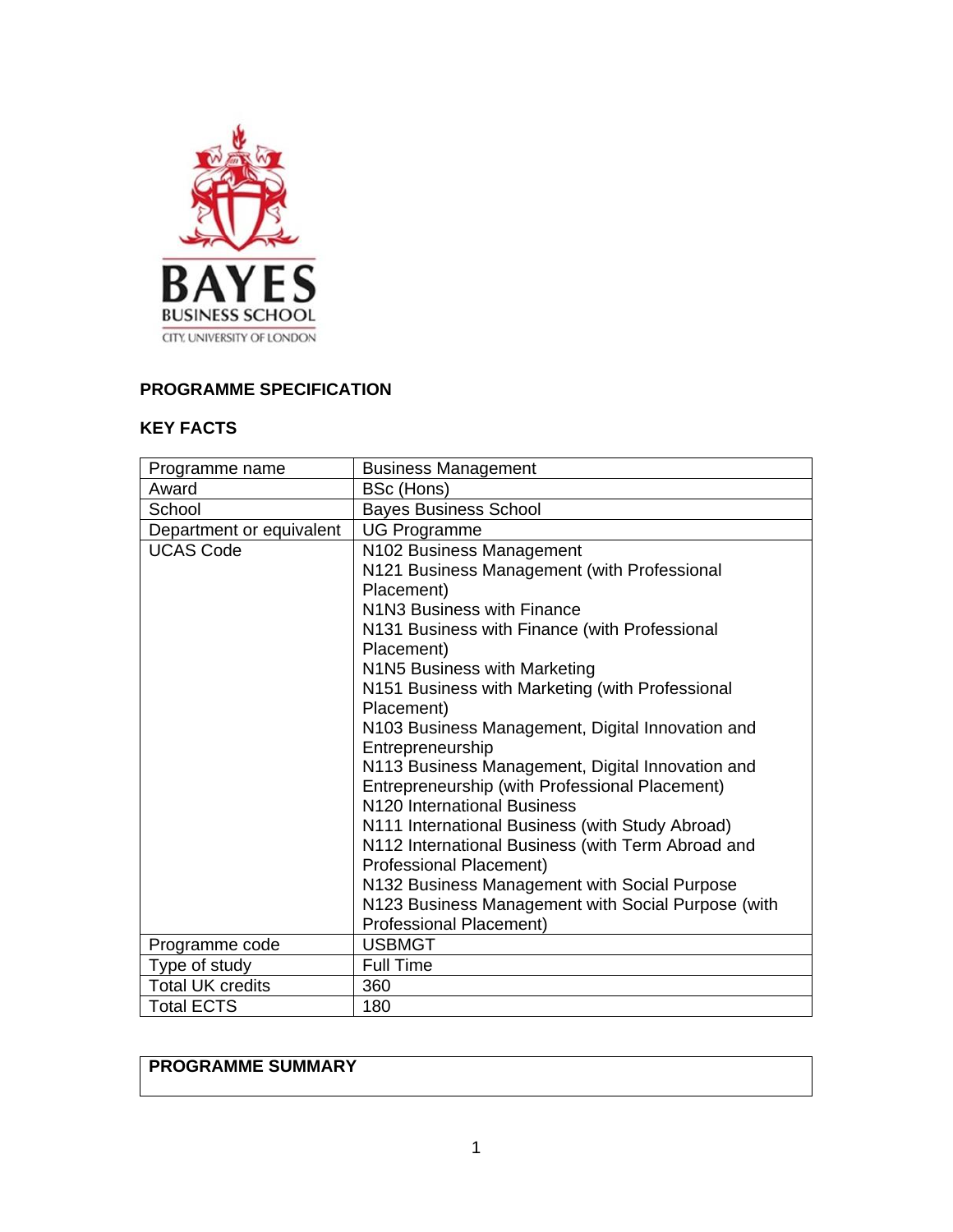The BSc (Hons) Business Management degree gives you a solid grounding in the key areas of Business Management and provides the essential skills and tools required by the manager. These include strategy, marketing, finance, operations management, accounting, people and organisations, economics, business statistics and human resource management.

In Programme Stage 2 you will have the option of continuing on the general Business Management programme; or, if you wish, to focus more deeply on a specialised area including: Finance; Marketing; Digital or International Business or Business Management with Social Purpose\*. A choice of specialised electives are offered in Programme Stages 2 and 3 to strengthen your knowledge and skills in these disciplines and to introduce you to the most recent trends and issues in their theory and practice. If you take one of the specialist pathways you will be offered some elective choices which are particularly relevant to your pathway.

In Programme Stage 3, you will also have the opportunity to demonstrate your ability to pursue in-depth independent research and study on a business-related theme of your choice in the form of the final year project. If you are following a specialist pathway route your final year project theme must be related to your chosen pathway.

This is a three-year programme (or four years, if a sandwich year is taken or you apply for the programme with an integrated Professional Placement).

If you apply for the four year with Professional Placement programme you will need to secure a Professional Placement between years 2 and 3. If you do not secure a Placement you will be transferred to the pathway without placement programme.

- \*Pathways and Awards
- BSc Business Management BSc Business with Finance BSc Business with Marketing BSc Business Management, Digital Innovation and Entrepreneurship BSc Business Management with Social Purpose BSc International Business\*

(\*if you decide to follow the International Business pathway you will need to secure a place on one of the Study Abroad programmes, please see WHAT STUDY ABROAD OPTIONS ARE AVAILABLE? for further details. Additionally it is strongly recommend that if you are on or are considering this pathway you undertake the elective module BM2214 International Management)

*Transfers* – you are permitted to apply to transfer between pathways up until the end of Teaching Week 11 in Term 1 of Programme Stage 2. Late requests will not be considered. Transfers are via application and are subject to the approval of the Pathway Leader to which you are applying. If you are studying on a Tier 4 visa additional rules relating to visa compliance will apply.

A Bayes Business School undergraduate degree earns you the credibility with employers to achieve success in your chosen career. The unique combination of our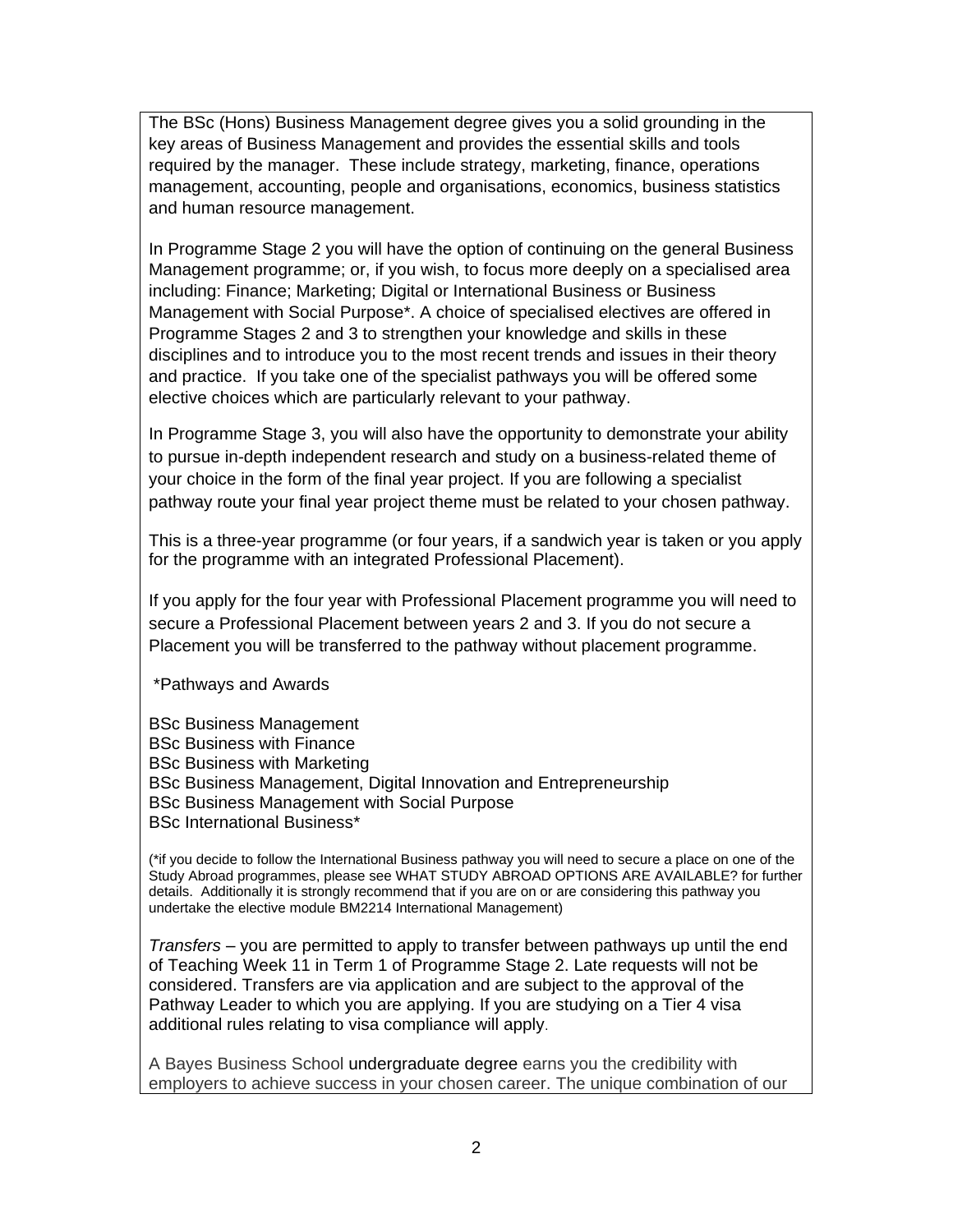central London location, academic programmes and professional contacts offer you a great head start in business.

Our undergraduate programmes are constantly evolving to meet the needs of an everchanging business world. They are delivered within the context of a vibrant, diverse and multi-national environment which is part of the City of London. Not only in terms of its location, but also in terms of the role we play as an intellectual hub for the City.

As a university specialising in undergraduate business degrees, many of our academics and lecturers have worked in industry and continue to consult for corporate organisations, so you benefit from their first-hand knowledge and business experience. There is every chance that you will have the opportunity to meet and learn from high-level practitioners from leading City firms.

In line with City, University of London's Employability Development Plan, you are expected to gain practical experience with an employer as part of your undergraduate degree. You can gain this experience through a placement where you work for a period with an employer or through taking one or more modules which are delivered in conjunction with an employer. You should take this requirement into account in choosing which elective modules to take and whether to include a placement within your studies.

Indicative modules and other ways to provide the practical experience would be

BM2104 or BM3107 Micro-Placement BM3106 Mentoring and Coaching for Leadership BM3200 Advanced Management Practice BM3002 Applied Business Project if carried out in conjunction with an employer Professional Placement Year Sandwich Year Abroad including placement

### Aims

- Provide a coherent education in Business Management, including concepts, theories, methodologies and techniques to develop a basic understanding of organisations, their major functions, their management and the changing external environment in which they operate.
- Develop your skills to enable you to tackle problems through:
	- o an appreciation of cultural, political, economic and technological issues, and
	- o an ability to apply the thinking and methods of Business Management.
- Provide you with an interdisciplinary intellectual framework, together with a familiarity with both literate and numerate modes of thought, analysis and expression. This holistic and integrative approach will be teaching you how each function, discipline and skill contributes to the operation of an individual organisation.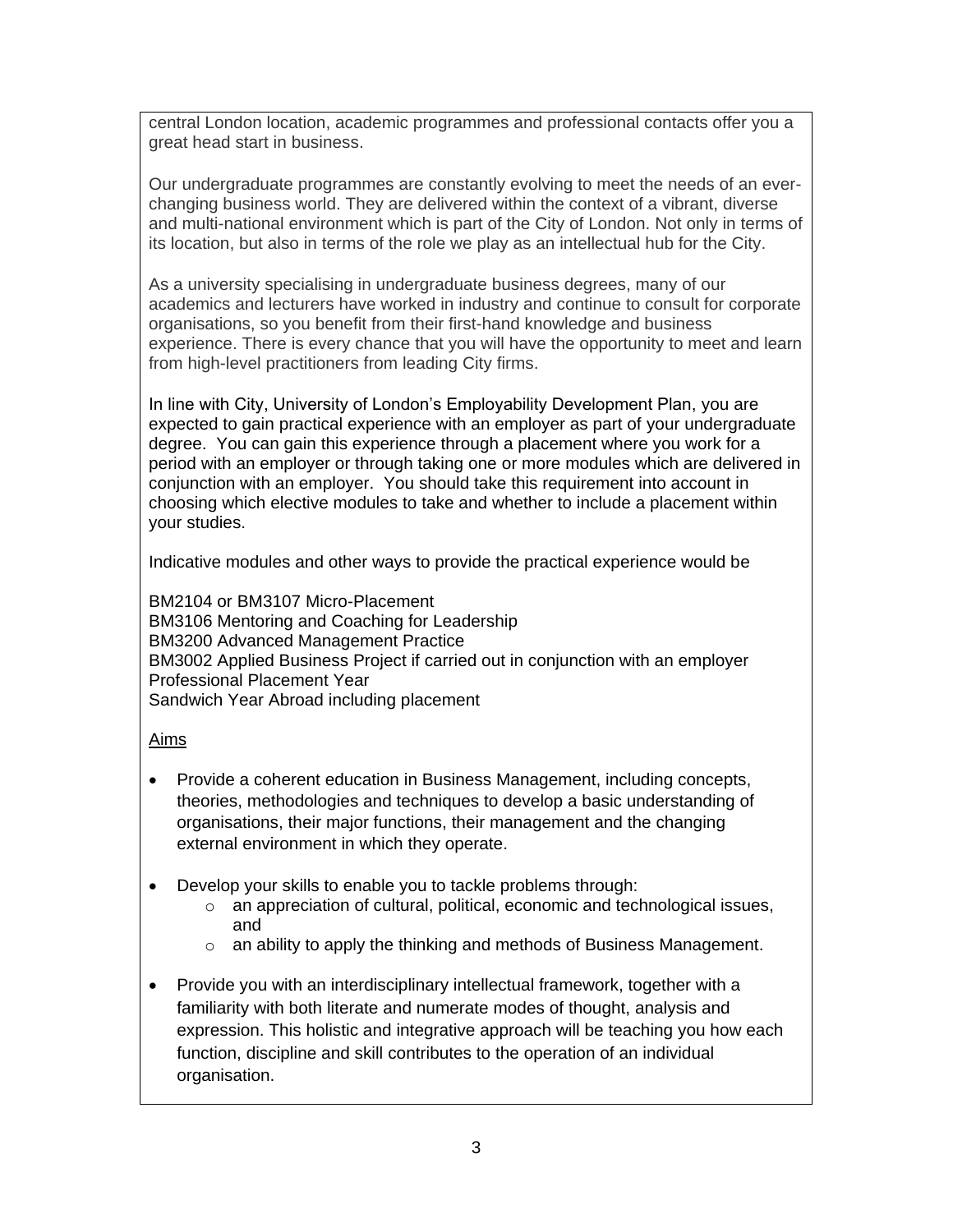- Develop the skills required for you to pursue a career in management, consulting, finance and in business generally. Specifically,
	- $\circ$  hard skills which deal with technical or administrative procedures related to an organisation's core business.
	- o soft skills (people skills) linked to how people relate to each other: communicating, listening, engaging in dialogue, giving feedback, cooperating as a team member, solving problems, as well as personal selfreflection and self-awareness.
- Prepare you towards the future and changing needs of the labour market and globalisation trends, as our choice of electives focus not only on current needs and local demands, but deal with a variety of international and globalisation issues.
- Equip you with enhanced lifelong learning and employability skills and personal development to contribute to society at large
- Develop you into a responsible, ethical and socially aware business person or manager.
- Provide you with a good grounding in research and theory of business and management, as preparation for entering postgraduate study in management, finance and related areas.

On successful completion of Programme Stage 1 you will have acquired a foundation knowledge and understanding of the key concepts and principles underlying your area of study, the ability to recognise and explain these, and to identify and apply appropriate solutions when presented with a problem. You will study a number of core disciplines which are relevant to Business Management, you will also learn practical business skills, and you will learn analytical and critical thinking approaches which you can apply within your degree and your subsequent career. On successful completion of Programme Stage 1 you will be eligible for the award of Certificate of Higher Education should you choose to leave the Programme.

On successful completion of Programme Stage 2 you will have built on the knowledge and understanding gained at Programme Stage 1 and deepened your knowledge of key business and management disciplines and functions. You will have also have broadened your field of study through the completion of elective modules. By pursuing specialist modules in the second term of Programme Stage 2 you will have acquired a sound appreciation of the distinctive requirements of your pathway. This will place you in a strong position in understanding the opportunities for employment, both as a graduate and possibly in taking a placement after Programme Stage 2. You will also have the opportunity to take elective modules which will allow you to pursue more specialist and distinctive subjects. Note that the range of elective modules listed in this programme specification is indicative: not all of them will necessarily run.

On successful completion of Programme Stage 2 you will be eligible for the award of Diploma of Higher Education should you choose to leave the programme.

In Programme Stage 3 you will build further on this knowledge and have the opportunity to take elective modules which address much more advanced and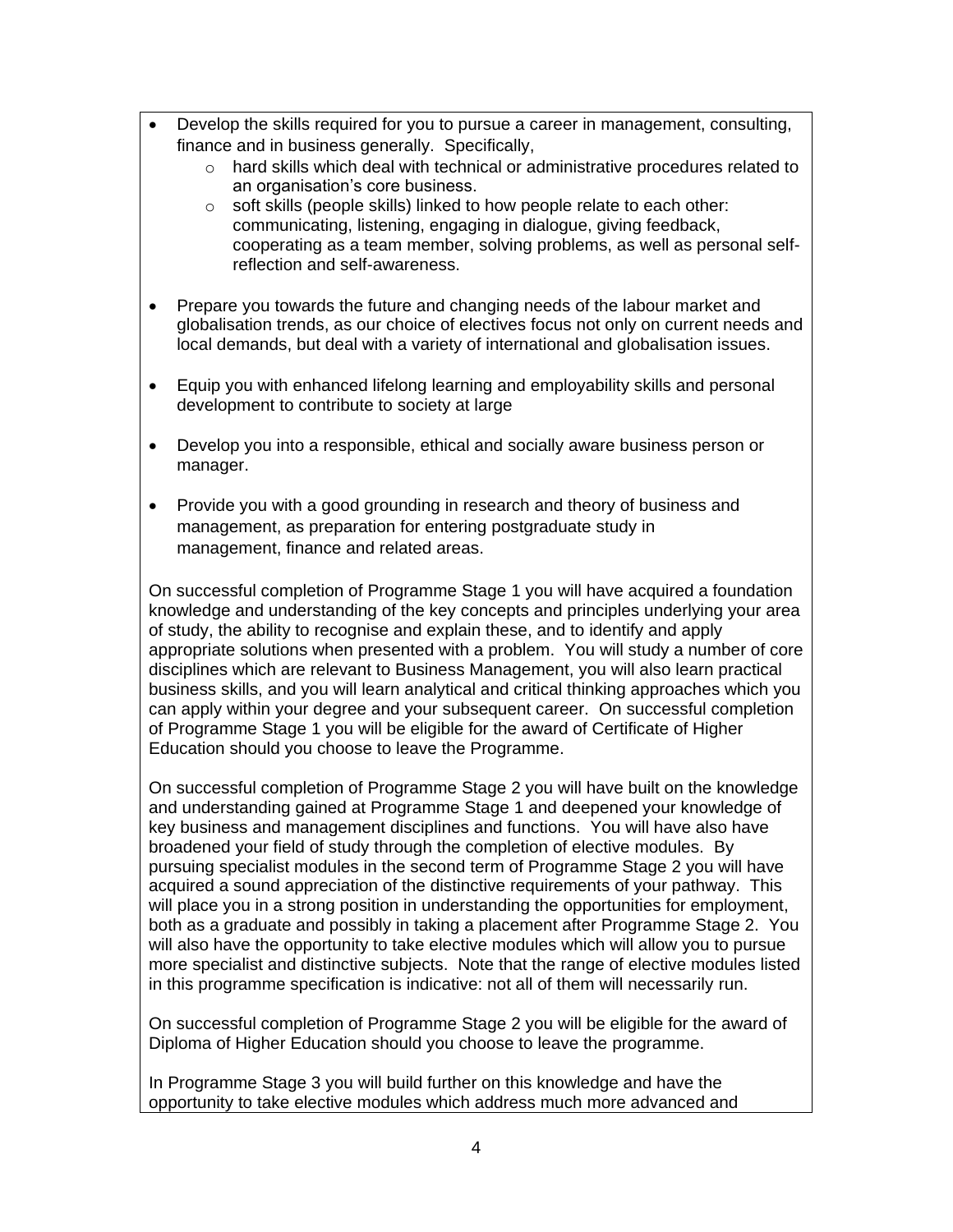specialist topics. You will also produce a final year project which synthesises the learning from the previous stages, and should address a real business management problem which is relevant to your chosen pathway. You will also take core modules which provide a capstone to your learning by encouraging you to place the concepts introduced in earlier stages into the broader, business, economic, and social context. Depending on your pathway you will also study specialised modules in more depth. In Programme Stage 3 you will be able to develop a very distinctive range of knowledge and skills which will supplement the objectives that underlie the degree as a whole, and that you will be able to present to employers.

# **WHAT WILL I BE EXPECTED TO ACHIEVE?**

### **On successful completion of this programme, you will be expected to be able to:**

Knowledge and understanding:

- Demonstrate relevant and applicable knowledge and understanding of organisations, their future and how they respond to change, the external environment in which they operate, and to relate this to management and decision-making in organisations.
- Distinguish and analyse the relationships between different business areas In particular, to demonstrate an understanding of the internal functions and processes of organisations including their diverse nature, purposes, structures, governance, operations and management.
- Evaluate individual and corporate behaviours and cultures which exist within and between organisations and their various influences.
- Differentiate between economic, ethical, political, technological and ecological factors, together with their effects at local, national and international levels upon the strategy, behaviour, management and sustainability of organisations.
- Critically analyse the various processes, procedures and practices for effective management of organisations including theories, models and frameworks used in business analysis and decision making.
- Apply theory and practice of the key principles that underpin financial and investment decisions
- Analyse the wider context in which international business decisions are made
- Elaborate on what are the most critical and effective approaches to business in particular industry and cultural contexts.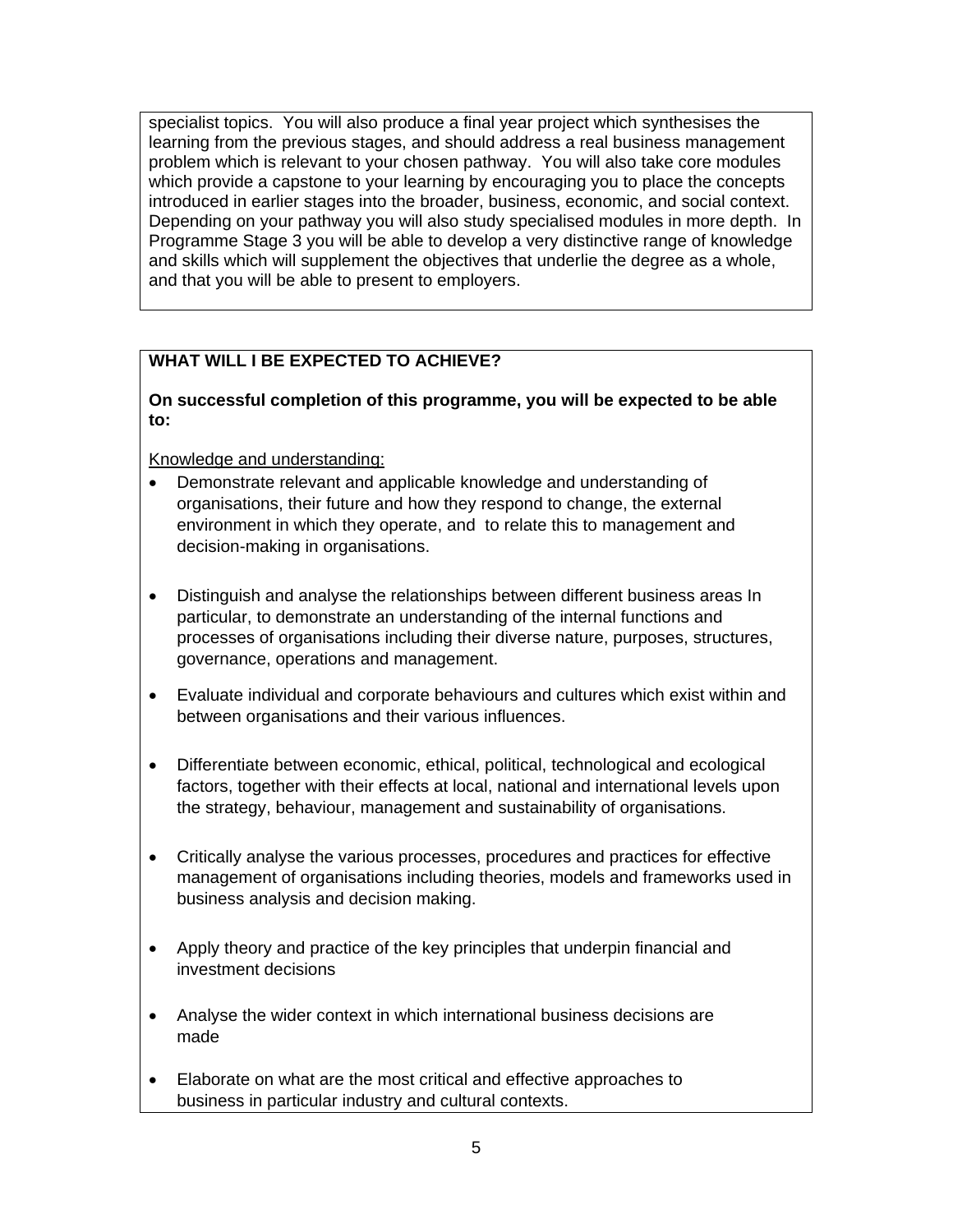- [Digital pathway] analyse technological and innovation trends and their impacts on the nature of competition and on the operations of organisations.
- [Marketing pathway] Describe and explain how consumers react to advertising and how advertisers apply this knowledge across traditional advertising platforms and in the social media environment.
- [Finance pathway] Demonstrate an advanced understanding of the financial function of an organisation and apply quantitative techniques to evaluate and analyse financial performance.
- [International pathway] Reflect on the diverse perspectives on international business which are apparent in different parts of the world
- [Social Purpose pathway] Demonstrate an understanding of issues that are distinctive to structuring and leading non-profit organisations and NGOs and social enterprise and 'for purpose' companies.

#### Skills:

- Think critically and practise cognitive skills of analysis and synthesis. This includes the ability to identify assumptions, evaluate statements in terms of evidence, to detect false logic or reasoning, to identify implicit values, to define terms adequately and to generalise appropriately.
- Demonstrate effective problem solving and decision making in a business context using appropriate quantitative and qualitative skills.
- Create and evaluate a range of options and apply ideas and knowledge to a range of situations.
- Compare complex international business decisions and strategies.
- Practise secondary research skills including data gathering and data evaluation skills
- Communicate effectively, orally and in writing, using a range of media which are widely used in business, such as presentations and written business reports.
- Practise effective self-management in terms of time, planning and behaviour, motivation, self-starting, individual initiative and entrepreneurship.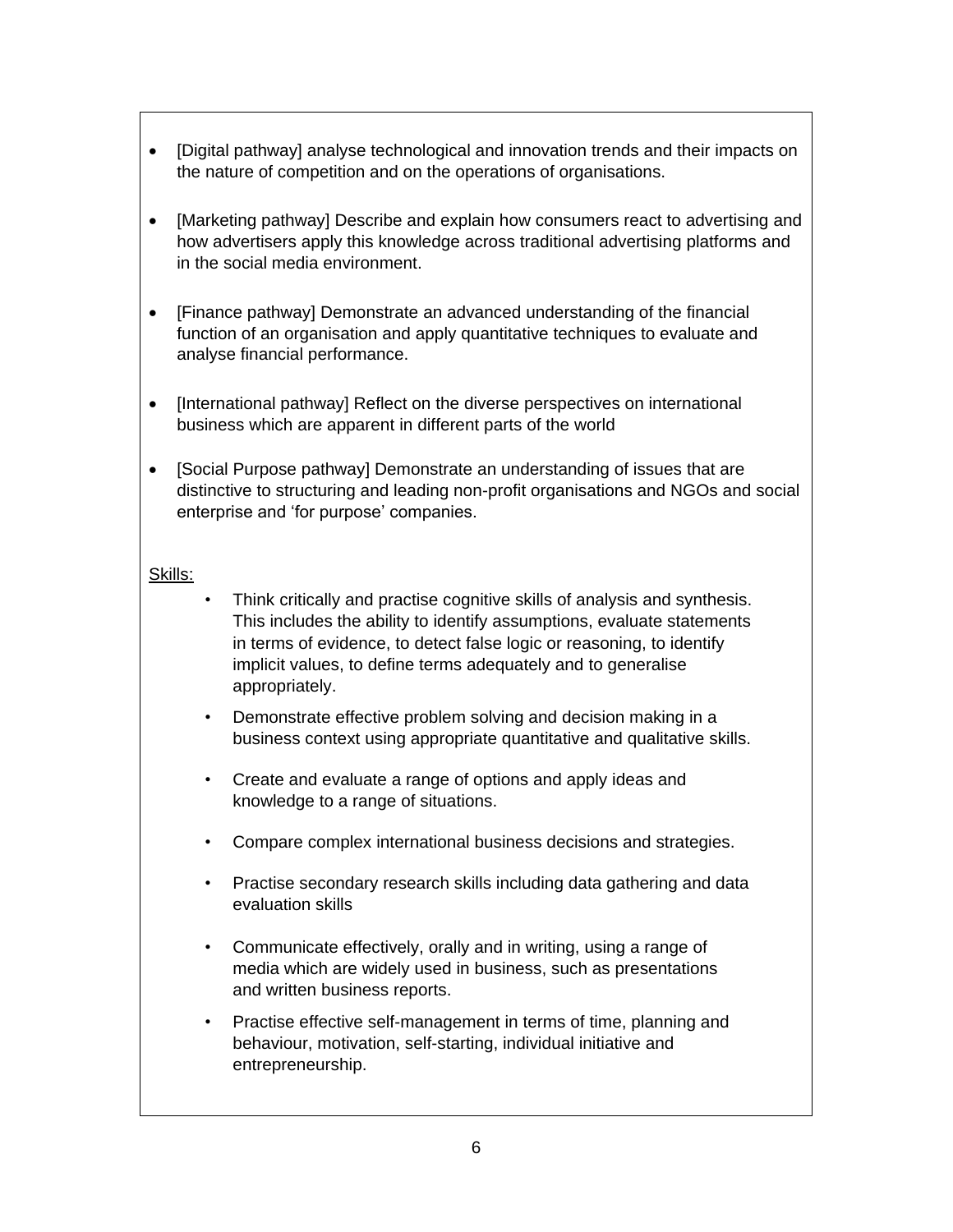| $\bullet$ | Perform effectively within a team environment by showing<br>leadership, team building, influencing and project management<br>skills.                                                                                                                                                                                |
|-----------|---------------------------------------------------------------------------------------------------------------------------------------------------------------------------------------------------------------------------------------------------------------------------------------------------------------------|
| $\bullet$ | Demonstrate self-reflection and critical thinking, including self-<br>awareness, openness and sensitivity to diversity in terms of<br>people, cultures, business and management issues.                                                                                                                             |
| $\bullet$ | [Digital pathway] take advantage of the entrepreneurial<br>opportunities offered by technological innovations, as well as the<br>opportunities for transformation that digital technologies offer to old<br>economy organisations.                                                                                  |
|           | Values and attitudes:                                                                                                                                                                                                                                                                                               |
|           | Demonstrate an ethical approach to work, which resonates with that of a<br>professional business person.                                                                                                                                                                                                            |
| $\bullet$ | Be an effective team player who articulates tolerance of<br>disagreement, open and sensitive to diversity in terms of business,<br>cultures, people and management issues.                                                                                                                                          |
| $\bullet$ | Engage in reflective, adaptive and collaborative learning.                                                                                                                                                                                                                                                          |
| $\bullet$ | Prioritise by knowing what are the most critical management<br>processes and the most effective people management<br>practices in particular contexts.                                                                                                                                                              |
| $\bullet$ | Demonstrate an awareness and sensitivity to equality, diversity<br>and inclusion which resonates to that of a professional business<br>person.                                                                                                                                                                      |
| $\bullet$ | [International pathway] Factor in the global nature of business and<br>appreciate the diverse views of international business which are<br>held in overseas countries.                                                                                                                                              |
| $\bullet$ | [Digital pathway] Recognise and act upon the ethical issues that<br>the adoption of advanced digital technologies and innovation might<br>raise.                                                                                                                                                                    |
| $\bullet$ | [Social Purpose pathway] Recognise the role of social business<br>within the broader environment and the ethical issues arising from<br>that                                                                                                                                                                        |
|           | When you undertake a programme of study at Bayes Business School we will<br>expect you not only to learn but also to challenge and look critically at the<br>world in which we live. We will constantly ask you to question the ethical<br>underpinning of the assumptions you have made and the decisions you have |

reached, and that inquisitive, ethical approach is woven through every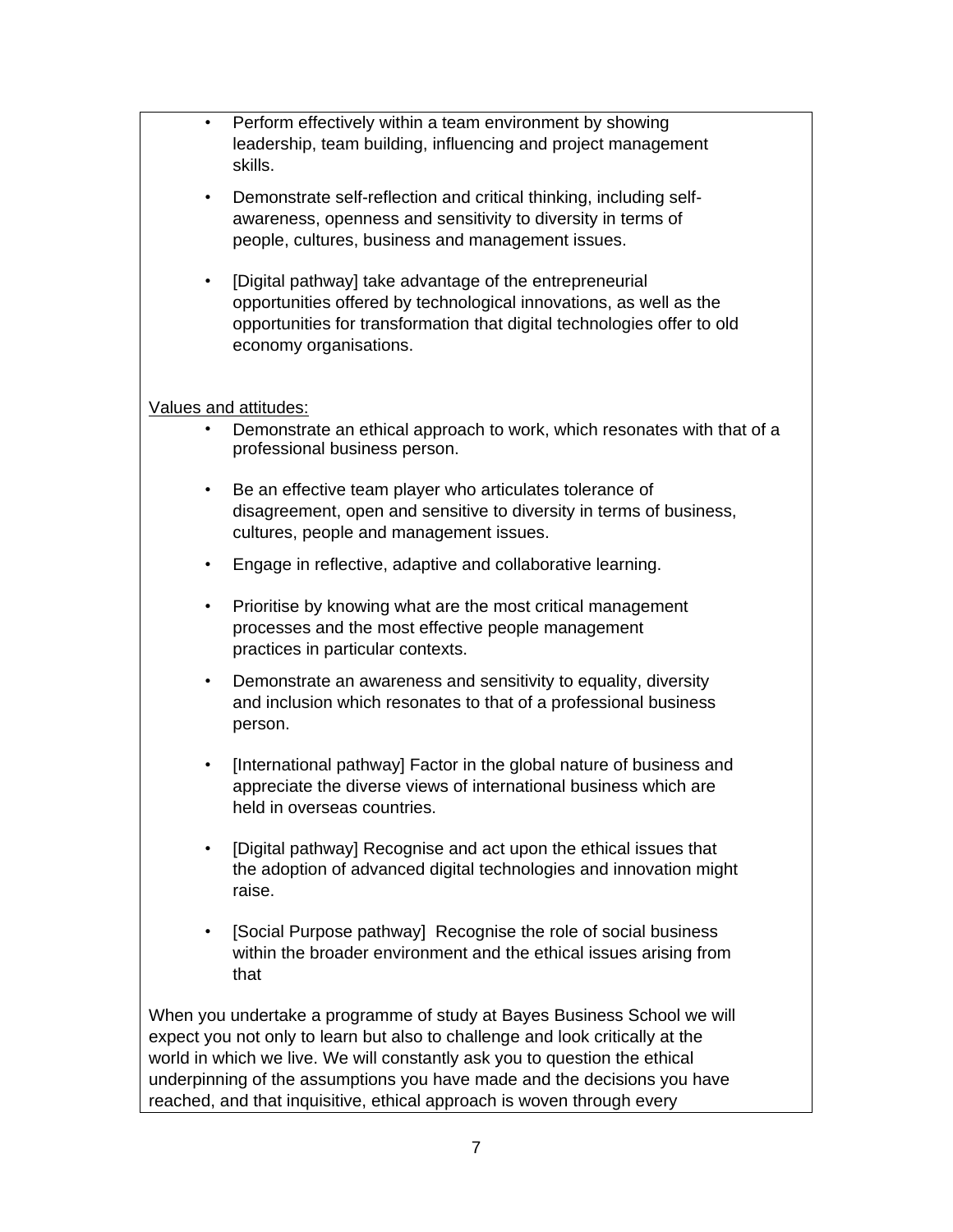element of a Bayes education. In recognition Bayes is one of the few business schools to have been awarded Champion Status by the UN PRME (Principles of Responsible Management Education) initiative at Davos in 2018.

This programme has been developed in accordance with the QAA Subject Benchmark for Business and Management (February 2015).

### **HOW WILL I LEARN?**

Most teaching hours during your degree programme take the form of lectures and these may be of varying sizes. Lectures are used to communicate the basic theoretical or technical points relevant to the module. Each module normally comprises 20 lecture hours.

In addition, some modules, particularly technical subjects, have additional tutorial hours. The number of these can vary, depending on student need. Tutorials and exercise classes are opportunities for you to apply and develop your knowledge and understanding and to participate in the discussion of the subject area. A number of tutorials and exercise classes are scheduled during the first year, the number decreasing as you progress and you become more able to direct your self-managed learning.

The remaining hours are for self-directed and team study. Self-directed learning hours are for independent study and account for the minimum amount of time you should spend studying independently. For example, carrying out subject research, practicing and reflecting on techniques learned in class, reading widely around the subject to develop a deeper understanding, carrying out activities using the VLE, attending induction and career development workshops, working in groups to complete assignments and presentations, and completing individual assignments and other homework.

Some modules use case studies to bring real-life issues to the classroom and, as such, foster a practice-oriented approach. In other modules, computer simulations may be required to assist in the identification and likely impact of key decision variables. The final year project and some of the more quantitative modules require extensive use of our databases and statistical packages, which makes full use of selfdirected learning and contributes to the development of your independent critical thinking.

In all modules, the face-to-face teaching is complemented by the use of the Virtual Learning Environment. This could take the form of delivery of learning materials and resources, submission and feedback of coursework assessments, on-line lecture delivery or assessment, discussion forums or questions and answer sessions.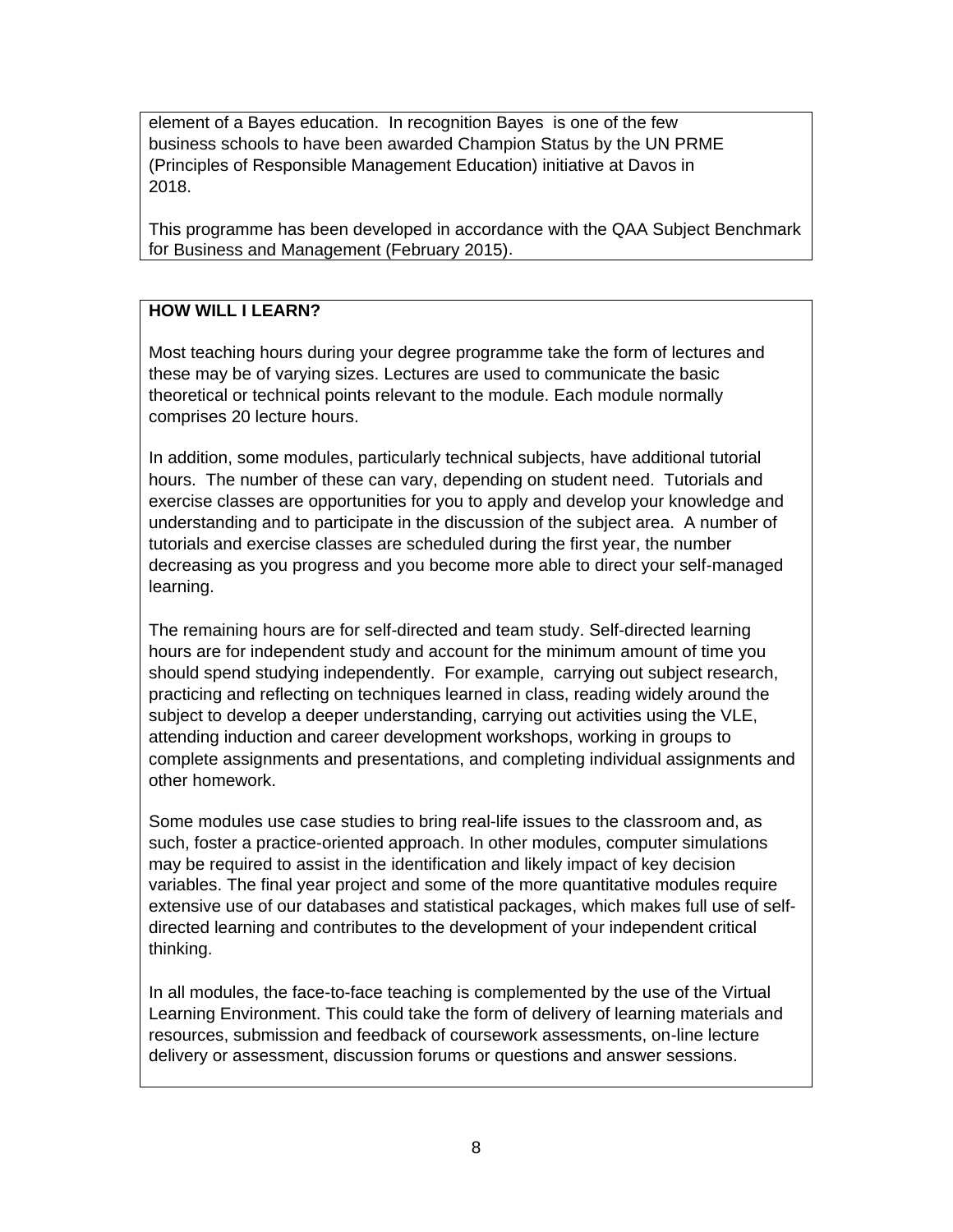### **WHAT TYPES OF ASSESSMENT AND FEEDBACK CAN I EXPECT?**

Assessment and Assessment Criteria

Assessment is carried out according to context and purpose and recognises that you may exhibit different aptitudes in different forms of assessment. You will therefore be assessed in a variety of ways which allow development of a range of learning and teaching styles.

Most modules are assessed by both coursework and an exam. Coursework can include:

- Essays or reports which you can take home and complete with the aid of your notes. - Class tests.

- Online quizzes and tests using the Virtual Learning Environment.

- Individual and group presentations.

- Group projects, sometimes based on case studies.

- An individual project, which is a substantial piece of work where research skills are developed - this forms an integral part of your final year.

The format and timing of coursework varies considerably between different modules. The term 'formative assessment' refers to assessment where you are expected to act on feedback and take it into account in subsequent coursework or exams. Some modules contain a considerable amount of formative assessment, where you will need to carry out coursework at various stages during the module. In such cases the coursework comprises a succession of separate activities. Where a module includes several components to the coursework this does not imply that you are expected to put more effort into the module than would be the case for a module with a single piece of coursework, but you will need to spread that effort across a term.

Formal unseen written exams take place at the end of each term (or at the end of the year, if a module is taught over both terms).

The weighting of coursework and exams in the aggregate mark for a module varies according to the nature of the module. Certain modules at Programme Stage 1 and Programme Stage 2 are assessed entirely by coursework because of the nature of the subject matter, and in these cases the coursework includes an element which should provide an equivalent level of challenge that you would expect from an exam.

Assessment Criteria are descriptions, based on the intended learning outcomes, of the skills, knowledge or attitudes that you need to demonstrate in order to complete an assessment successfully, providing a mechanism by which the quality of an assessment can be measured. Grade- Related Criteria are descriptions of the level of skills, knowledge or attributes that you need to demonstrate in order achieve a certain grade or mark in an assessment, providing a mechanism by which the quality of an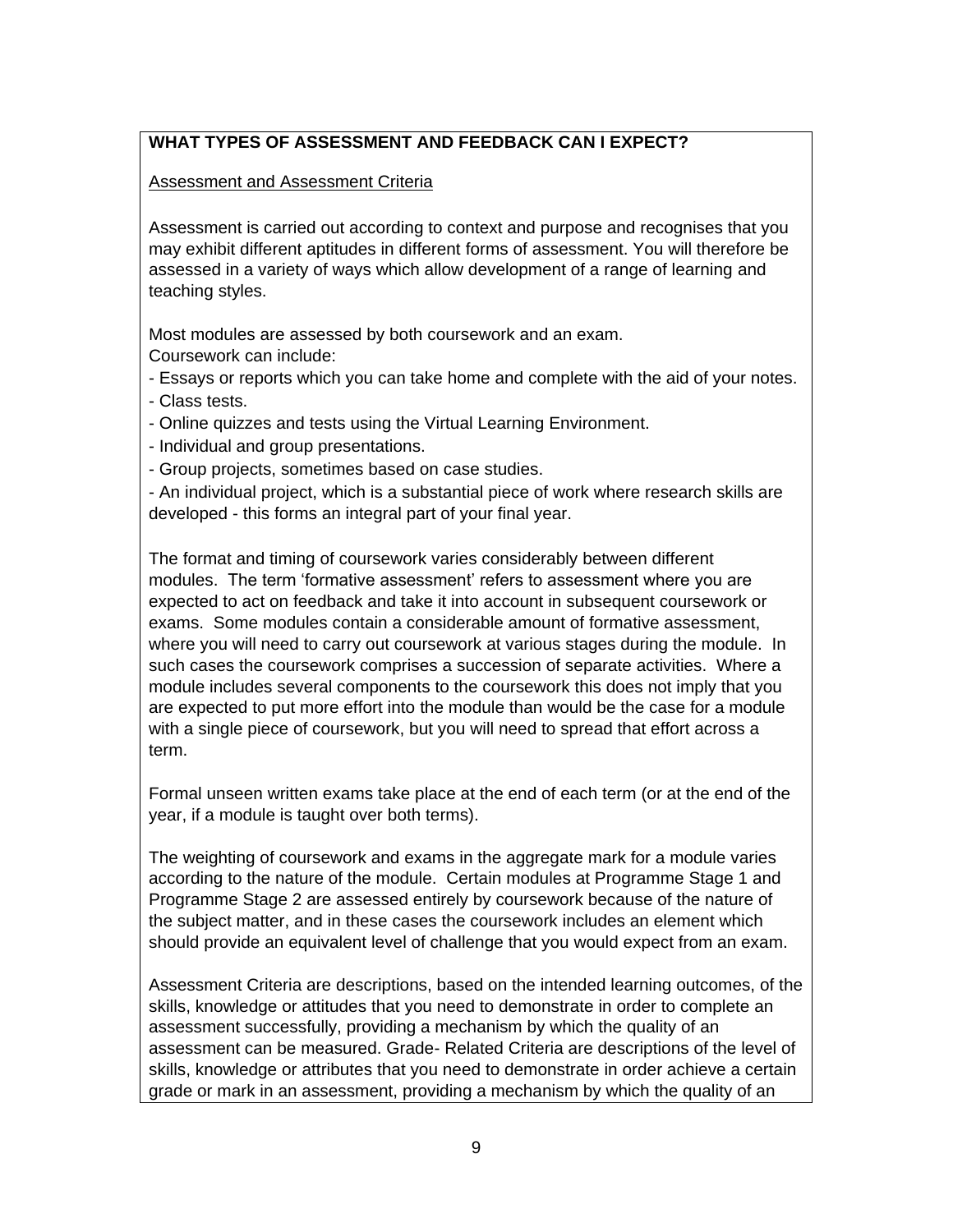assessment can be measured and placed within the overall set of marks. Assessment Criteria and Grade-Related Criteria will be made available to you to support you in completing assessments. These may be provided in programme handbooks, module specifications, on the virtual learning environment or attached to a specific assessment task*.*

### Feedback on assessment

Feedback will be provided in line with our Assessment and Feedback Policy. In particular, you will normally be provided with feedback within three weeks of the submission deadline or assessment date. This would normally include a provisional grade or mark. For end of module examinations or an equivalent significant task (e.g. an end of module project), feedback will normally be provided within four weeks. The timescale for feedback on final year projects or dissertations may be longer. The full policy can be found at:

https://www.city.ac.uk/ data/assets/pdf file/0008/68921/assessment and feedback [policy.pdf](https://www.city.ac.uk/__data/assets/pdf_file/0008/68921/assessment_and_feedback_policy.pdf)

### Assessment Regulations

In order to pass your Programme, you should complete successfully or be exempted from the relevant modules and assessments and will therefore acquire the required number of credits. You also need to pass each Programme Stage of your Programme in order to progress to the following Programme Stage.

To qualify for the Honours Degree, you must acquire the total credits indicated in the Student Handbook. Calculation of results and classification of the final award is based on a weighted average of module marks. The contribution of each module is proportional to its credit value.

BSc degrees are awarded with First Class Honours, Second Class Honours (Upper and Lower) or Third Class Honours.

The overall class of honours awarded is based on the overall weighted average mark achieved throughout the three Programme Stages of your degree. The weights given to each Programme Stage are shown below:

| <b>Programme Stage</b> | Weight |
|------------------------|--------|
| One                    | 10%    |
| .<br>WO                | 30%    |
| <b>Three</b>           | 60%    |

The Pass mark for each module is 40%.

**Progression from Programme Stage 1 to Programme Stage 2** To be admitted to Programme Stage 2 it is necessary to achieve:

▪ A module mark of at least 40% in each module\*, and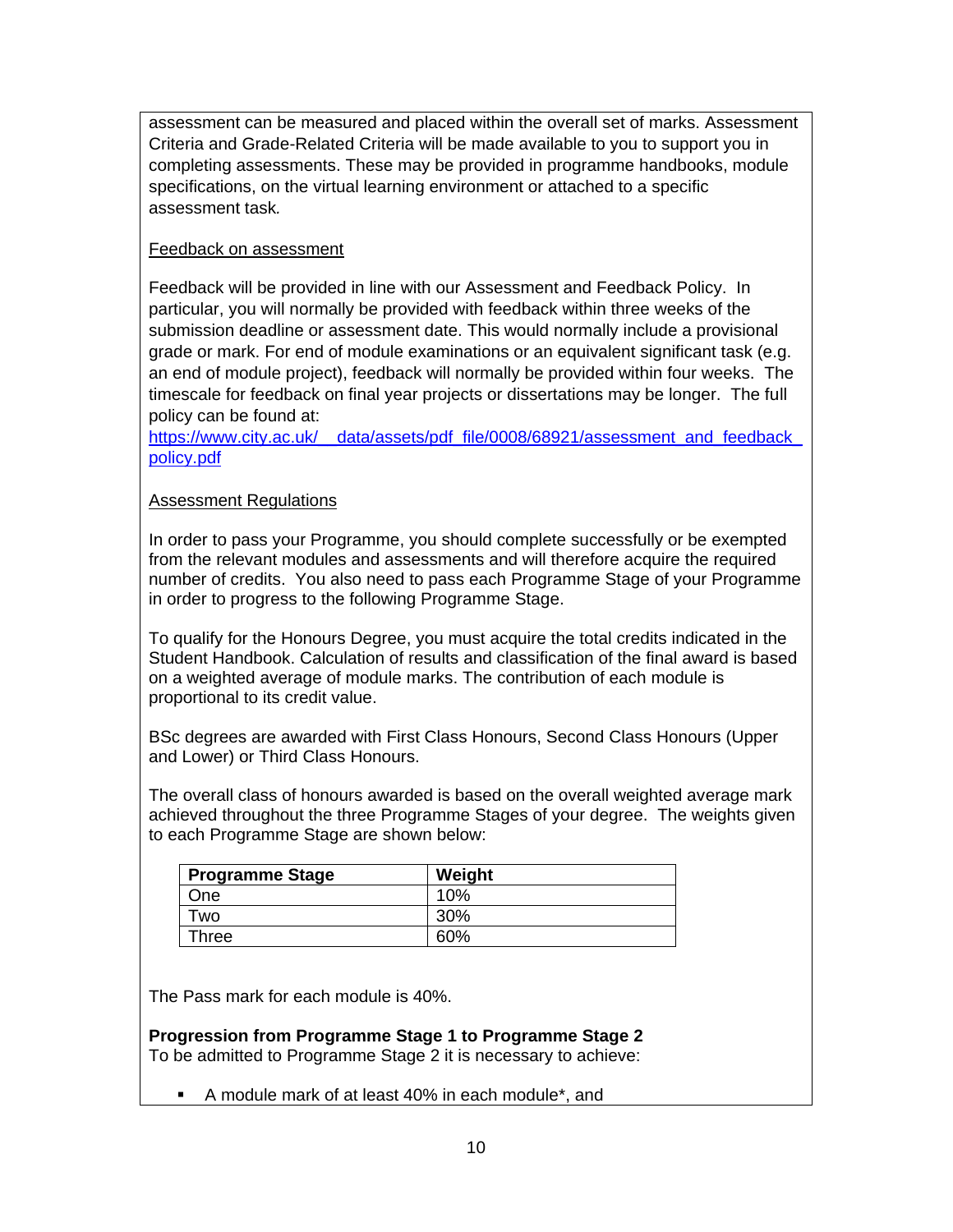120 credits at Programme Stage 1.

\*for module BM1102 Critical Analysis for Business, you are required to pass the coursework and examination assessment components separately with a mark of 40%.

**Progression from Programme Stage 2 to Programme Stage 3**

To be admitted to Programme Stage 3 it is necessary to achieve:

- A module mark of at least 40% in each module, and
- 120 credits at Programme Stage 2.

**Progression from Programme Stage 2 to Programme Stage 3 – term abroad** To be admitted to Programme Stage 3 it is necessary to achieve:

- A pass in each module studied at the partner institution, and
- A module mark of at least 40% in each Bayes module, and
- 120 credits at Programme Stage 2.

If you fail an assessment component or a module, the following will apply:

### **1. Compensation**

### **Compensation at Programme Stages 1 & 2**

Where you fail up to a total of one sixth of the total credits of Programme Stages 1 or 2 at first or resit attempt, you may be allowed compensation if:

- Compensation is permitted for the module involved (see the What will I Study section of the programme specification), and
- It can be demonstrated that you have satisfied all the Learning Outcomes of the modules in the Programme Stage, and
- A minimum overall mark of 30% has been achieved in the module to be compensated, including a minimum of 30% in the exam and 30% in the coursework, and
- An aggregate mark of 40% has been achieved for the Programme Stage.

### **Compensation at Programme Stage 3**

Once 90 credits have been earned, the remaining credits for Programme Stage 3 can be earned either by passing modules or through compensation provided that:

- Compensation is permitted for the module involved (see the What will I Study section of the programme specification), and
- **.** It can be demonstrated that you have satisfied all the Learning Outcomes of the modules in the Programme Stage, and
- A minimum overall mark of 30% has been achieved in each module to be compensated, and
- An aggregate mark of 40% has been achieved for Programme Stage 3.

Where you are eligible for compensation at the first attempt, this will be applied in the first instance rather than offering a resit opportunity.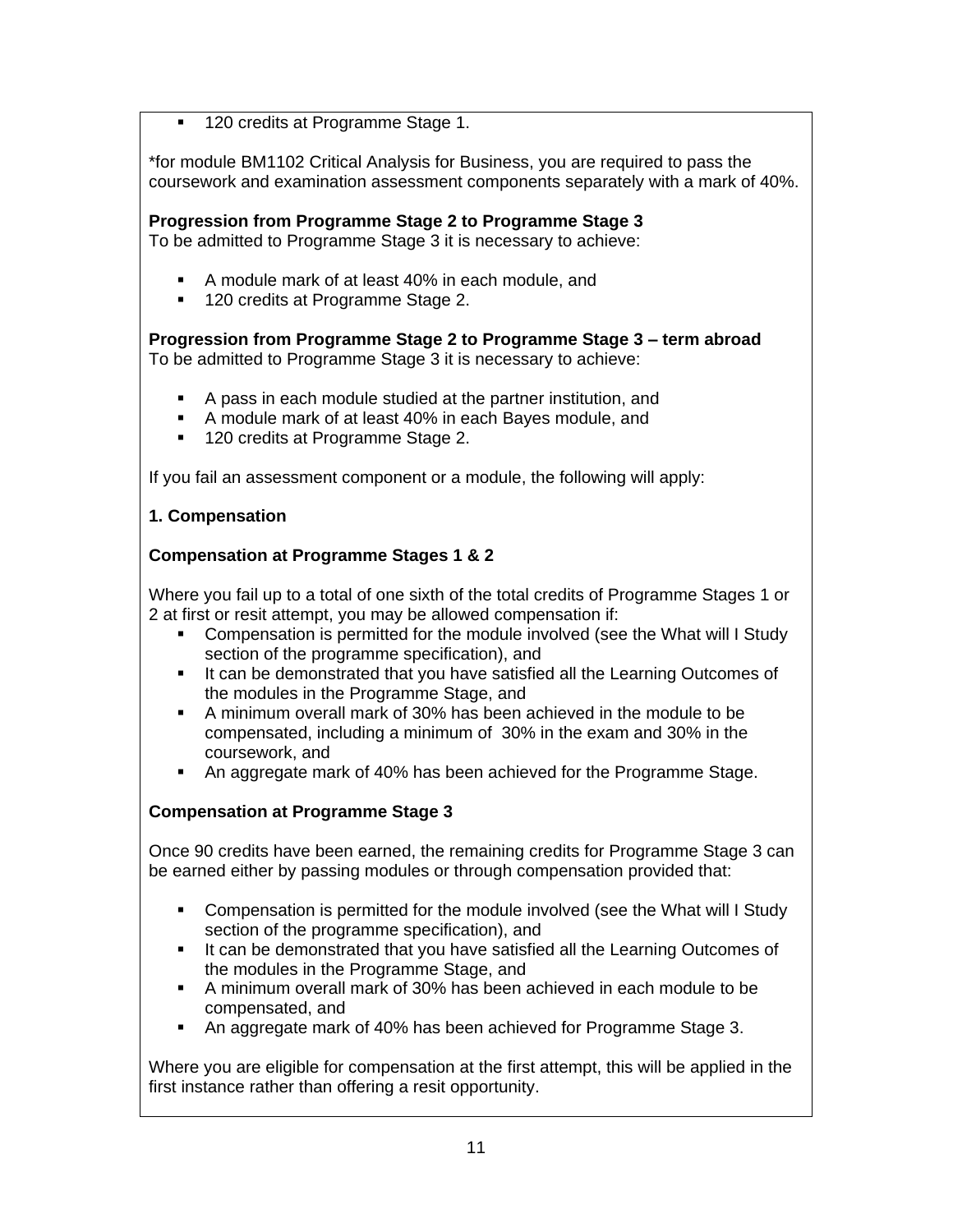If you receive a compensated pass in a module you will be awarded the credit for that module. The original component marks will be retained in the record of marks and your original module mark will be used for the purpose of your Award calculation.

### **2. Resit**

Where you are not eligible for compensation at the first attempt, you will be offered one resit attempt.

If you are successful in the resit, you will be awarded the credit for that module. The mark for each assessment component that is subject to a resit will be capped at the pass mark for the module. This capped mark will be used in the calculation of the final module mark together with the original marks for the components that you passed at first attempt.

If you do not meet the pass requirements for a module and do not complete your resit by the date specified you will not progress to the next Programme Stage and the Assessment Board will require you to be withdrawn from the Programme.

If you fail to meet the requirements for a particular Programme Stage or the Programme, the Assessment Board will consider whether you are eligible for an Exit Award as per the table below.

If you would like to know more about the way in which assessment works at City, please see the full version of the Assessment Regulations at: [http://www.city.ac.uk/\\_\\_data/assets/word\\_doc/0003/69249/s19.doc](http://www.city.ac.uk/__data/assets/word_doc/0003/69249/s19.doc)

# **WHAT AWARD CAN I GET?**

Bachelor's Degree with Honours:

| Programme   HE<br><b>Stage</b> | Level | <b>Credits</b> | Weighting<br>(%) | <b>Class</b>      | ℅  |
|--------------------------------|-------|----------------|------------------|-------------------|----|
|                                |       | 120            | 10               |                   | 70 |
|                                | ∽     | 120            | 30               | II upper division | 60 |
|                                |       | 120            | 60               | II lower division | 50 |

| Class             | % required |
|-------------------|------------|
|                   | 70         |
| II upper division | 60         |
| II lower division | 50         |
| Ш                 |            |
|                   |            |

**Class % required**

40

#### Ordinary Degree:

| Programme<br><b>Stage</b> | HE<br>Level | <b>Credits</b> | Weighting<br>(%) | <b>Class</b>              | ℅  |
|---------------------------|-------------|----------------|------------------|---------------------------|----|
|                           |             | 120            | 10               | <b>With Distinction</b>   | 70 |
|                           | 5           | 120            | 30               | <b>With Merit</b>         | 60 |
| ົ                         | 6           | 60             | 60               | Without<br>classification | 40 |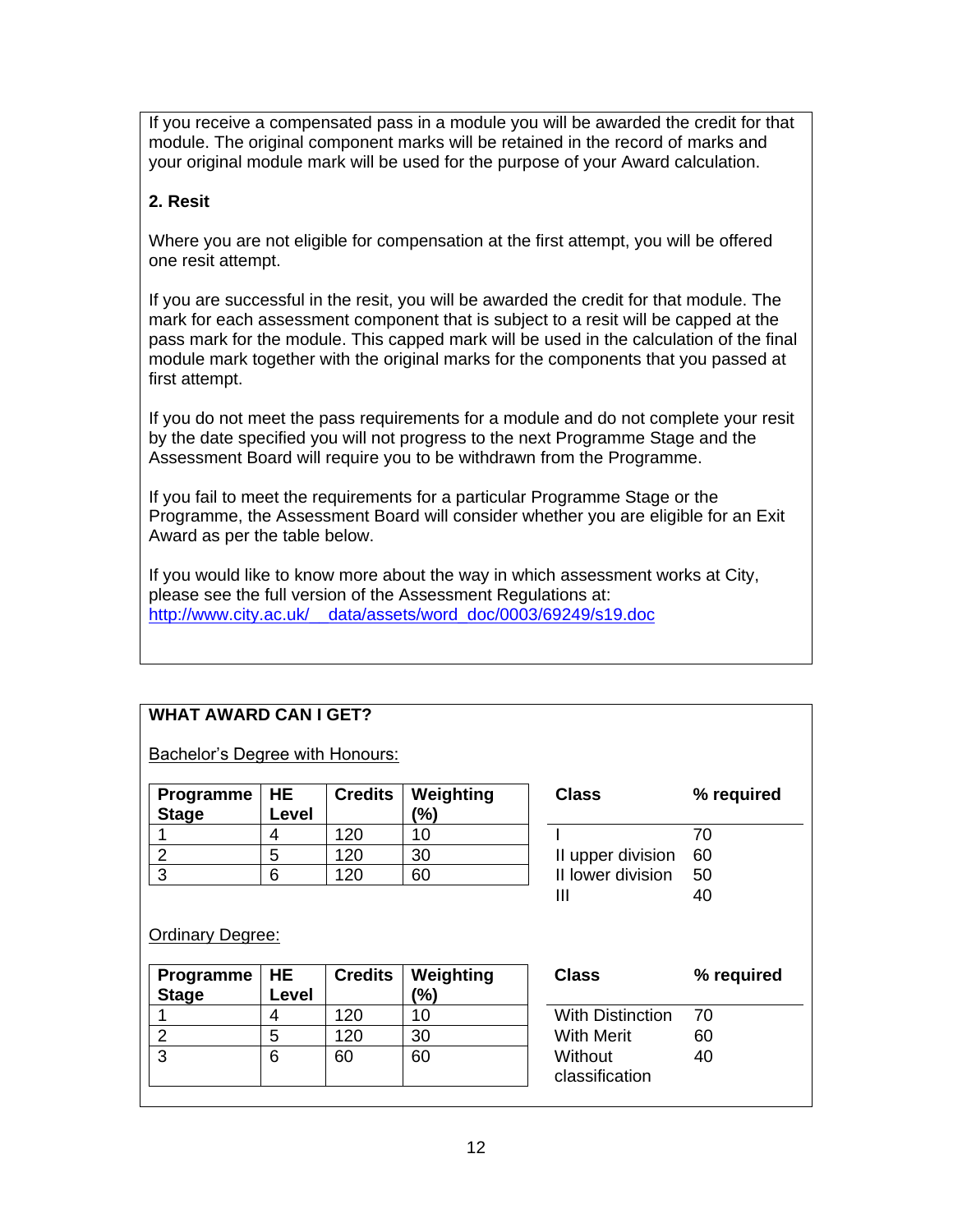| Diploma of Higher Education:     |                    |                |                           |                         |            |
|----------------------------------|--------------------|----------------|---------------------------|-------------------------|------------|
| <b>Programme</b><br><b>Stage</b> | <b>HE</b><br>Level | <b>Credits</b> | Weighting<br>$(\%)$       | <b>Class</b>            | % required |
|                                  | 4                  | 120            | 35                        | <b>With Distinction</b> | 70         |
| $\overline{2}$                   | 5                  | 120            | 65                        | <b>With Merit</b>       | 60         |
|                                  |                    |                | Without<br>classification | 40                      |            |
|                                  |                    |                |                           |                         |            |
| Certificate of Higher Education: |                    |                |                           |                         |            |
| Programme<br><b>Stage</b>        | <b>HE</b><br>Level | <b>Credits</b> | Weighting<br>(%)          | <b>Class</b>            | % required |
| 1                                | 4                  | 120            | 100                       | <b>With Distinction</b> | 70         |
|                                  |                    |                |                           | With Merit              | 60         |
|                                  |                    |                |                           | Without                 | 40         |
|                                  |                    |                |                           | classification          |            |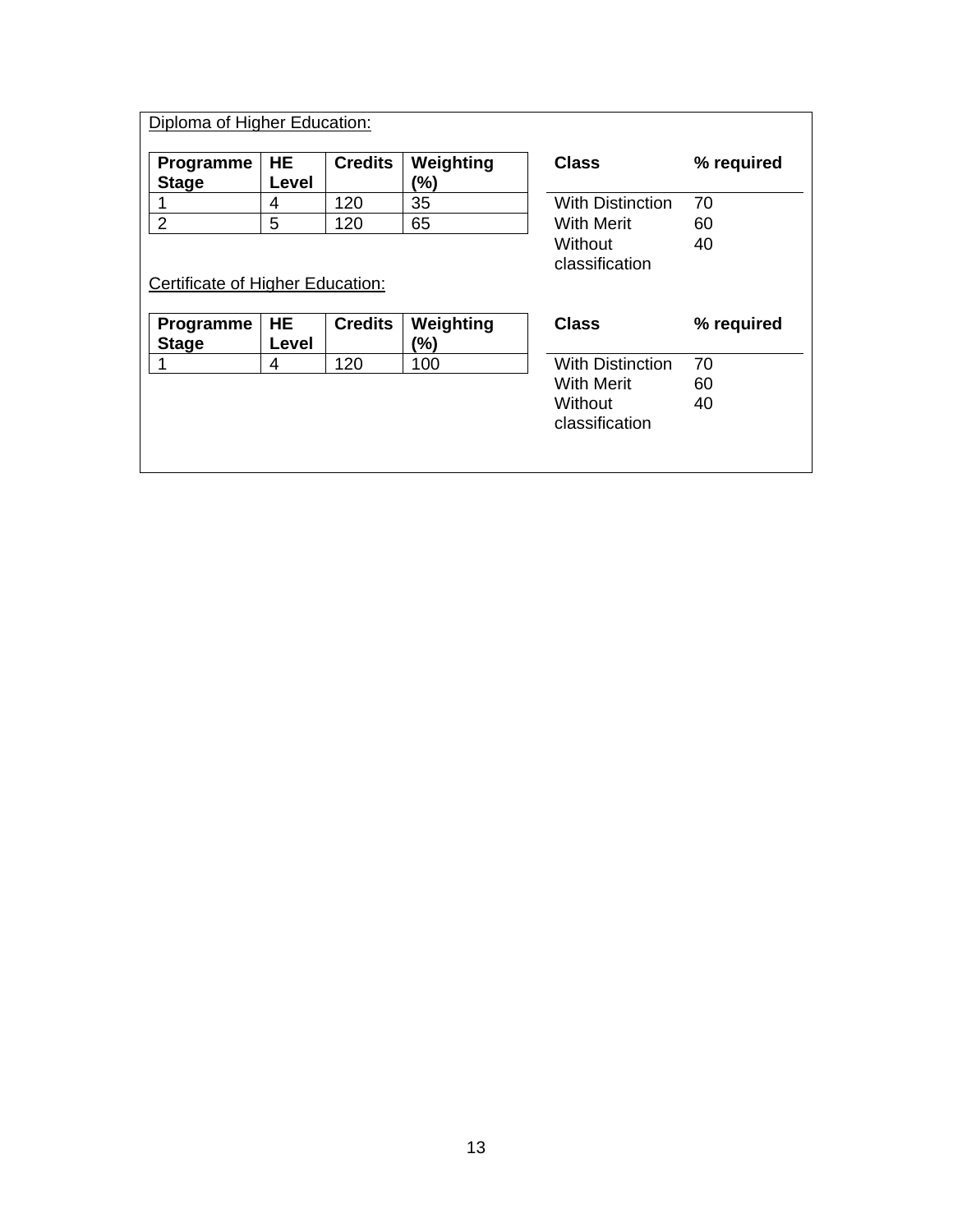### **WHAT WILL I STUDY?**

#### Programme Stage 1

### Total Programme Stage 1 credit value = 120 credits Students take 8 core modules

| <b>Module Title</b>                       | <b>SITS</b><br>code | <b>Module</b><br><b>Credits</b> | BM      | <b>BF</b> | <b>BMK</b> | <b>BDIE</b> | <b>BSP</b>                    | ΙB          | Compensation<br>Yes/No | Level |
|-------------------------------------------|---------------------|---------------------------------|---------|-----------|------------|-------------|-------------------------------|-------------|------------------------|-------|
| <b>Business Economics</b>                 | <b>BM1101</b>       | 15                              | С       | ⌒         |            |             | ⌒                             | C           | Yes                    |       |
| <b>Critical Analysis for Business</b>     | BM1102              | 15                              | ⌒<br>U  | U         |            |             | ⌒<br>ັ                        | ⌒           | Yes                    |       |
| Financial & Management Accounting 1       | <b>BS1209</b>       | 15                              | ⌒<br>ι, | U.        |            |             | ⌒<br>ι,                       | $\sim$<br>◡ | Yes                    |       |
| <b>Fundamentals of Marketing</b>          | BM1103              | 15                              | С       | ~         | $\sim$     | ⌒           | ⌒                             | C           | Yes                    |       |
| Introduction to Management                | <b>BM1100</b>       | 15                              | ⌒<br>U  | ~<br>L.   |            |             | ⌒<br>$\overline{\phantom{a}}$ | ⌒           | Yes                    |       |
| Management Lab & Business Skills          | <b>BM1202</b>       | 15                              | ⌒<br>ι, | ~<br>U.   |            |             | $\sim$<br>ι,                  | $\sim$<br>◡ | Yes                    |       |
| Operations & Supply Chain Management      | <b>BM1201</b>       | 15                              | C       | ~         | $\sim$     | ⌒           | ⌒                             | C           | Yes                    |       |
| <b>Quantitative Methods and Analytics</b> | <b>BM1200</b>       | 15                              | ⌒       |           |            |             |                               | $\sim$      | Yes                    |       |

Programme Stage 2

Total Programme Stage 2 credit value = 120 credits

All students take 5 core modules = 75 credits

The remaining credits will depend on whether you have opted to remain on the general Business Management programme or take a specialised pathway.

Business Management (BM) – 3 electives marked E below = 45 credits

Business with Finance (BF) – 2 additional cores marked C below + 1 elective marked  $E = 45$  credits

Business with Marketing (BMK) – 2 additional cores marked C below + 1 elective marked  $E = 45$  credits

Business Management, Digital Innovation and Entrepreneurship (BDIE) – 2 additional cores marked C below + 1 elective marked E  $= 45$  credits

Business with Social Purpose (BSP) – 2 additional cores marked C below + 1 elective marked  $E = 45$  credits

International Business (IB) – 2 additional cores marked C below + 1 elective marked  $E = 45$  credits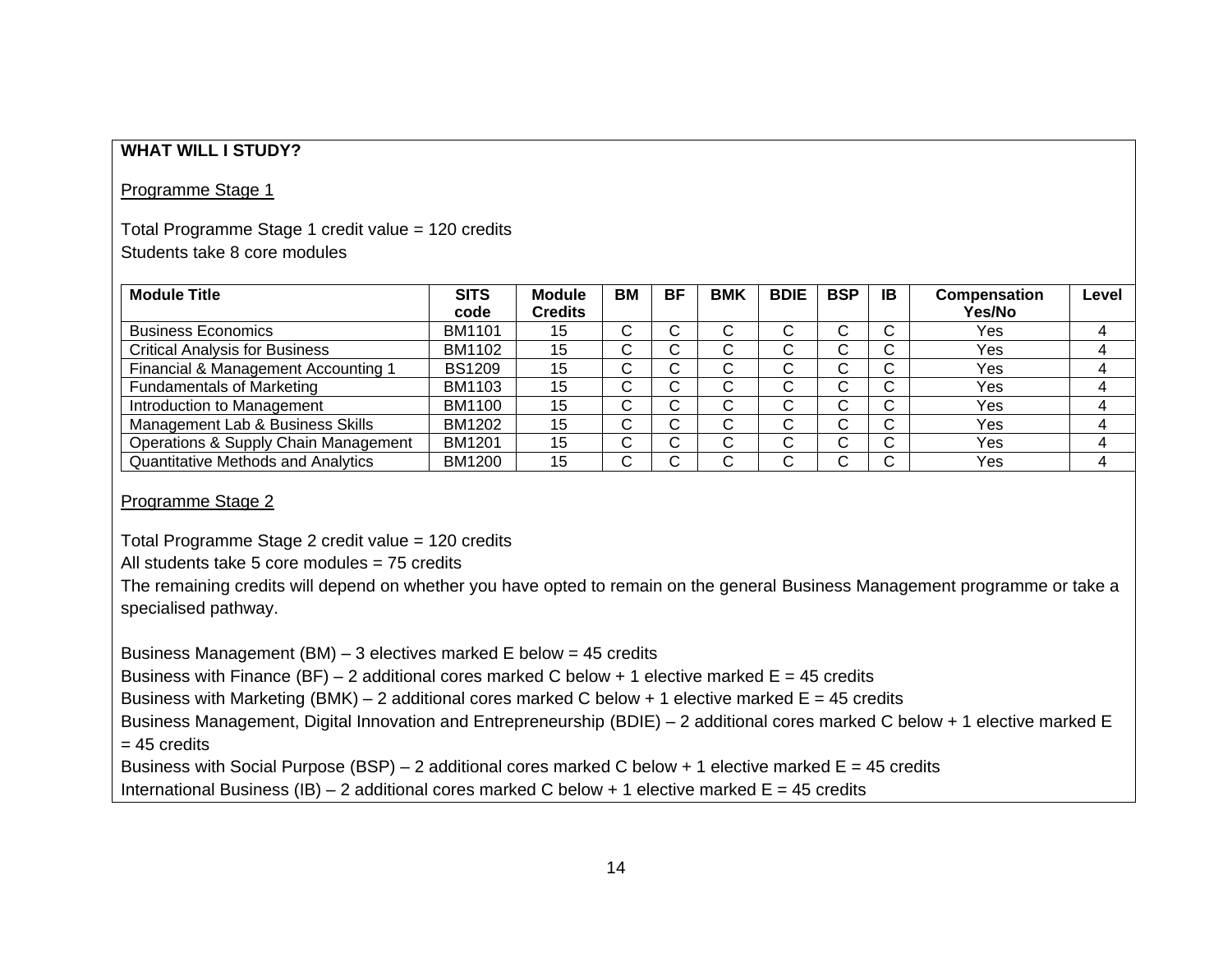| <b>Module Title</b>                       | <b>SITS code</b> | <b>Module</b><br><b>Credits</b> | <b>BM</b> | <b>BF</b>    | <b>BMK</b>   | <b>BDIE</b>           | <b>BSP</b>              | <b>IB</b>             | Compensation<br>Yes/No | Level          |
|-------------------------------------------|------------------|---------------------------------|-----------|--------------|--------------|-----------------------|-------------------------|-----------------------|------------------------|----------------|
| <b>Business Strategy Analysis</b>         | <b>BM2200</b>    | 15                              | C         | C            | C            | С                     | C                       | C                     | Yes                    | 5              |
| Introduction to Finance                   | BM2102           | 15                              | C         | C            | Ć            | C                     | C                       | $\mathsf{C}$          | Yes                    | 5              |
| Introduction to Entrepreneurship          | <b>BM2101</b>    | 15                              | C         | $\mathsf C$  | $\mathsf C$  | C                     | $\mathsf C$             | $\mathsf C$           | Yes                    | $\overline{5}$ |
| Human Resources Management                | BM2103           | 15                              | C         | $\mathsf{C}$ | $\mathsf{C}$ | C                     | $\mathsf C$             | C                     | Yes                    | $\overline{5}$ |
| Technology & Innovation Management        | BM2100           | 15                              | C         | $\mathsf{C}$ | C            | $\overline{C}$        | C                       | $\mathsf C$           | Yes                    | $\overline{5}$ |
| <b>Branding and Communications</b>        | <b>BM2204</b>    | 15                              |           |              | $\mathsf{C}$ |                       |                         |                       | Yes                    | $\overline{5}$ |
| <b>Consumer Behaviour</b>                 | <b>BM2203</b>    | 15                              |           |              | C            |                       |                         |                       | Yes                    | 5              |
| <b>Digital Business</b>                   | <b>BM2206</b>    | $\overline{15}$                 |           |              |              | C                     |                         |                       | Yes                    | $\overline{5}$ |
| Econometrics                              | <b>BM2205</b>    | 15                              | E         | $\mathsf{C}$ | E            | E                     | E                       | E                     | Yes                    | $\overline{5}$ |
| <b>Economics for Digital Business</b>     | <b>BM2207</b>    | 15                              |           |              |              | $\overline{\text{C}}$ |                         |                       | Yes                    | $\overline{5}$ |
| Financial & Management Accounting 2       | <b>BS2216</b>    | 15                              | E         | C            | E            | Ē                     | E                       | E                     | Yes                    | $\overline{5}$ |
| <b>International Business Environment</b> | <b>BM2201</b>    | 15                              | E         | E            | Ē            | Ē                     | E                       | C                     | Yes                    | 5              |
| International Marketing                   | <b>BM2202</b>    | $\overline{15}$                 | Ē         | E            | Ē            | Ē                     | Ē                       | $\overline{\text{C}}$ | Yes                    | $\overline{5}$ |
| <b>Asset Management</b>                   | IF2210           | 15                              | E         | E            | E            | E                     | E                       | E                     | Yes                    | $\overline{5}$ |
| <b>Economics for Business 2</b>           | <b>BM2208</b>    | 15                              | E         | E            | E            | Ē                     | E                       | E                     | Yes                    | $\overline{5}$ |
| <b>Financial Markets</b>                  | IF2207           | 15                              | E         | E            | E            | Ē                     | E                       | E                     | Yes                    | $\overline{5}$ |
| <b>Intellectual Property Management</b>   | <b>BS2112</b>    | 15                              | E         | Ē            | Ē            | Ē                     | $\overline{\mathsf{E}}$ | E                     | Yes                    | 5              |
| Introduction to Business Law              | <b>BM2210</b>    | 15                              | Ē         | E            | Ē            | E                     | Ē                       | Ē                     | Yes                    | $\overline{5}$ |
| Management of the Public Sector           | <b>BM2209</b>    | 15                              | E         | E            | E            | E                     | E                       | E                     | Yes                    | $\overline{5}$ |
| Management Science                        | <b>BM2212</b>    | 15                              | E         | E            | E            | Ē                     | E                       | E                     | Yes                    | $\overline{5}$ |
| Managing for Social Purpose               | <b>BM2213</b>    | 15                              | E         | E            | Ē            | E                     | C                       | E                     | Yes                    | $\overline{5}$ |
| <b>Marketing Strategy</b>                 | <b>BM2211</b>    | 15                              | E         | E            | Ē            | Ē                     | Ē                       | E                     | Yes                    | 5              |
| International Management                  | <b>BM2214</b>    | 15                              |           |              |              |                       |                         | E                     | Yes                    | 5              |
| Micro-Placements                          | BM2104           | 15                              | E         | E            | E            | E                     | E                       | E                     | Yes                    | 5              |
| Campaigning for Social Change             | <b>BM2215</b>    | 15                              | E         | E            | E            | $\overline{E}$        | $\mathsf C$             | E                     | Yes                    | $\overline{5}$ |
| Self-Development: Critical Analysis 2     | <b>BM2216</b>    | 15                              | E         | E            | E            | E                     | E                       | $\overline{E}$        | Yes                    | $\overline{5}$ |

Total Programme Stage 3 credit value = 120 credits All students take 3 core modules = 45 credits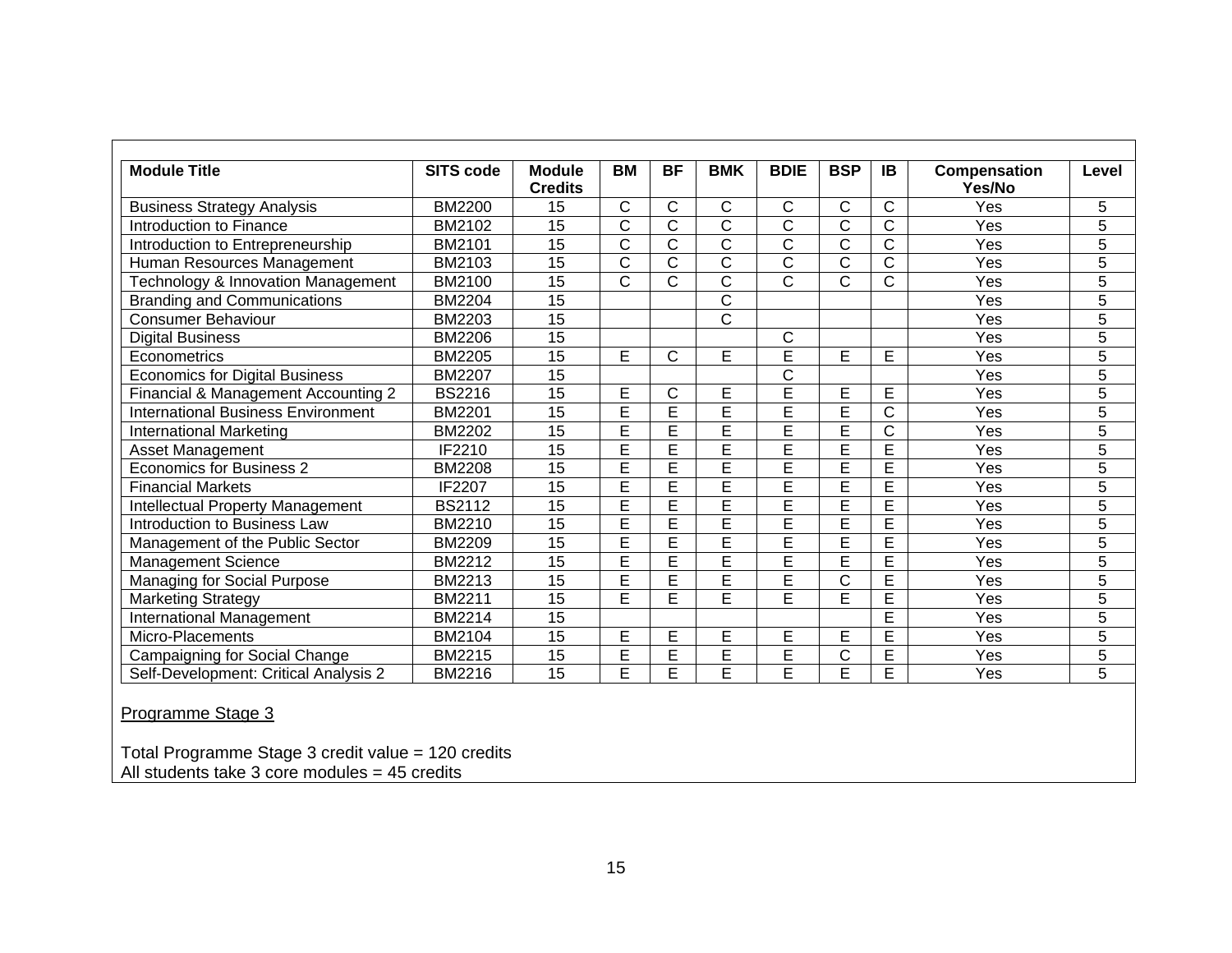The remaining 75 credits will depend on whether you have opted to remain on the general Business Management programme or take a specialised pathway.

Business Management (BM) – 5 electives marked E below = 75 credits

Business with Finance (BF) – 1 additional core marked C below + 4 electives marked E below = 75 credits

Business with Marketing (BMK)– 1 additional core marked C below + 4 electives marked E below = 75 credits

Business Management, Digital Business Innovation and Entrepreneurship (BDIE) – 1 additional core marked C below + 4 electives marked  $E$  below = 75 credits

International Business (IB) – 1 additional core marked C below + 4 electives marked E below = 75 credits midh

Students with an average grade of 65 and above at programme stage 2 may choose to do BM3000 Final Year Project (30 credits) OR BM3001 Corporate Social Responsibility Final Year Project (30 credits) in place of BM3002 Applied Business Project (15 credits) and one elective (15 credits).

| <b>Module Title</b>                        | <b>SITS</b>   | <b>Module</b>  | <b>BM</b> | <b>BF</b>    | <b>BMK</b> | <b>BDIE</b> | <b>BSP</b>   | <b>IB</b> | Compensation | Level |
|--------------------------------------------|---------------|----------------|-----------|--------------|------------|-------------|--------------|-----------|--------------|-------|
|                                            | code          | <b>Credits</b> |           |              |            |             |              |           | Yes/No       |       |
| <b>Applied Business Project</b>            | <b>BM3002</b> | 15             | С         | С            | C          | С           | C            | C         | No           | 6     |
| OR.                                        |               |                |           |              |            |             |              |           |              |       |
| <b>Final Year Project</b>                  | <b>BM3000</b> | 30             | С         | C.           | С          | C           | C            | C         | No           | 6     |
| OR.                                        |               |                |           |              |            |             |              |           |              |       |
| Corporate Social Responsibility Final Year | BM3001        | 30             | С         | C            | C          | C           | C            | C         | <b>No</b>    | 6     |
| Project                                    |               |                |           |              |            |             |              |           |              |       |
| <b>Business in Society</b>                 | <b>BM3101</b> | 15             | С         | $\mathsf{C}$ | C.         | C           | $\mathsf{C}$ | C         | Yes          | 6     |
| Research Methods & Data Analytics          | <b>BM3100</b> | 15             | C.        | C            | С          | С           | $\mathsf{C}$ | C         | Yes          | 6     |
| <b>Corporate Finance</b>                   | IF3108        | 15             | E.        | С            | E          | E           |              | E         | Yes          | 6     |
| <b>Advanced Market Research Methods</b>    | <b>BM3102</b> | 15             |           |              | С          |             |              |           | Yes          | 6     |
| <b>International Business Strategy</b>     | <b>BM3104</b> | 15             | E.        | E            | E          | E           | E            | C         | Yes          | 6     |
| <b>New Venture Creation</b>                | BM3103        | 15             |           |              |            | C           |              |           | Yes          | 6     |
| <b>Advanced Management Practice</b>        | <b>BM3200</b> | 15             | E         | E            | E          | E           | E            | E         | Yes          | 6     |
| Bank Strategy & Management                 | IF3104        | 15             | E         | E            | E          | E           | E            | E         | Yes          | 6     |
| <b>Behavioural Decision Making</b>         | MS3205        | 15             | E         | E            | E          | E           | E            | E         | Yes          | 6     |
| Change Management                          | <b>BM3203</b> | 15             | E         | E            | E          | E           | E            | E         | Yes          | 6     |
| Climate Change and its impact on the       | FR3210        | 15             | E         | E            | E          | E           | E            | E         | Yes          | 6     |
| World Economy                              |               |                |           |              |            |             |              |           |              |       |
| <b>Corporate Governance</b>                | <b>BS3215</b> | 15             | E         | E.           | E          | E           | E            | E         | Yes          | 6     |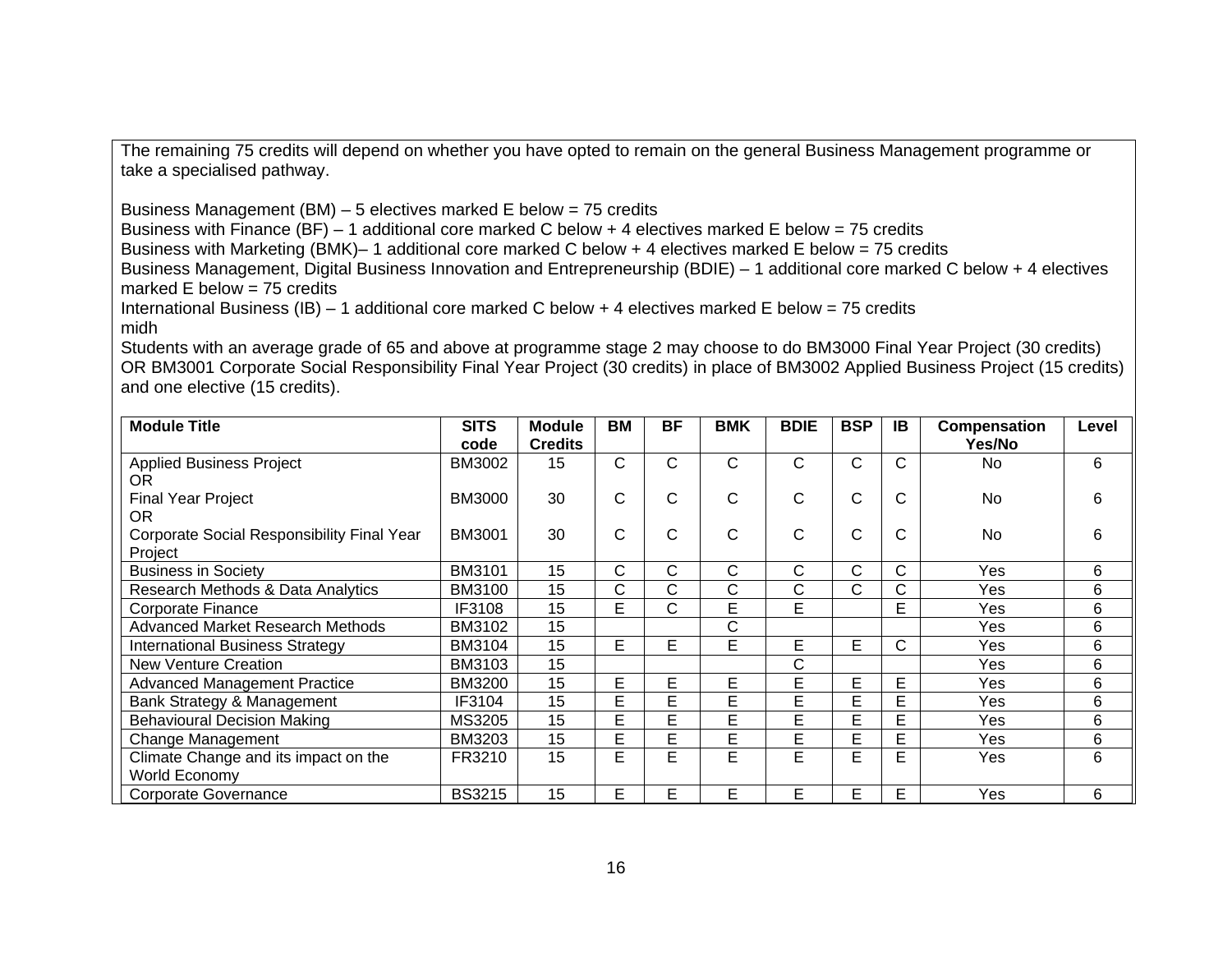| <b>Corporate Restructuring</b>             | IF3207        | 15 | E  | E  | E | E  | E            | E | Yes  | 6 |
|--------------------------------------------|---------------|----|----|----|---|----|--------------|---|------|---|
| Creativity and Innovation                  | BM3206        | 15 | E  | E  | Е | E  | E            | E | Yes  | 6 |
| Design Thinking for the Digital Age        | <b>BM3207</b> | 15 | E  | E. | E | E  | E            | E | Yes  | 6 |
| Digital & Social Media Marketing           | <b>BM3205</b> | 15 | E  | E. | E | E  | E            | E | Yes  | 6 |
| <b>Emerging Markets</b>                    | IF3206        | 15 | E  | E. | E | E  | E            | E | Yes  | 6 |
| <b>Financial Services Regulation</b>       | FR3207        | 15 | E  | E  | E | E  | E            | E | Yes  | 6 |
| International HR Management                | <b>BM3201</b> | 15 | E  | E  | E | E  | E            | E | Yes  | 6 |
| Mergers & Acquisitions                     | <b>BS3218</b> | 15 | E  | E  | E | E  | E            | E | Yes  | 6 |
| <b>New Product Development</b>             | <b>BS3105</b> | 15 | E  | E  | E | E  | E            | E | Yes  | 6 |
| Social Enterprise                          | <b>BM3105</b> | 15 | E  | Е  | E | E  | C            | E | Yes. | 6 |
| Strategy 2                                 | <b>BM3202</b> | 15 | E  | E  | E | E  | E            | E | Yes  | 6 |
| <b>Virtual Organisations</b>               | MS3102        | 15 | E  | F. | E | E  | E            | E | Yes  | 6 |
| Strategic Supply Chain Design              | <b>BM3208</b> | 15 | E  | E. | E | E  | E            | E | Yes  | 6 |
| <b>Ethical Decision-Making in Business</b> | <b>BM3209</b> | 15 | E. | E. | E | E  | E            | E | Yes  | 6 |
| Mentoring and Coaching for Leadership      | BM3106        | 15 | E  | E. | E | E  | $\mathsf{C}$ | E | Yes  | 6 |
| Micro-Placements                           | BM3107        | 15 | E  | Е  | E | E  | E            | E | Yes. | 6 |
| Science, Technology and Society            | <b>BM3211</b> | 15 | E  | F  | F | F. | E            | E | Yes  | 6 |

This list of electives is an indication of the range of modules that can be on offer and is subject to change due to circumstances such as: enhancing or updating the quality and content of educational provision; responding to student feedback; academic staffing changes; the number of students in each programme; a lack of student demand for certain modules; or factors beyond the institution's reasonable control, such as meeting the latest requirements of a commissioning or accrediting body. For these reasons, not all the electives listed will be offered every year. New (additional or replacement) modules may also be added for these reasons.

The list of electives offered in a given year will be confirmed by 1<sup>st</sup> September.

Certain electives may be pre-requisites for other electives you may wish to take later in the programme. Full details can be found in the individual Module Specifications and will be updated annually in your Course Handbook.

In view of the importance of foreign language skills and employability, you also have the opportunity to study extra-curricular (noncredit bearing) language courses in Arabic, French, German, Mandarin, Russian and Spanish.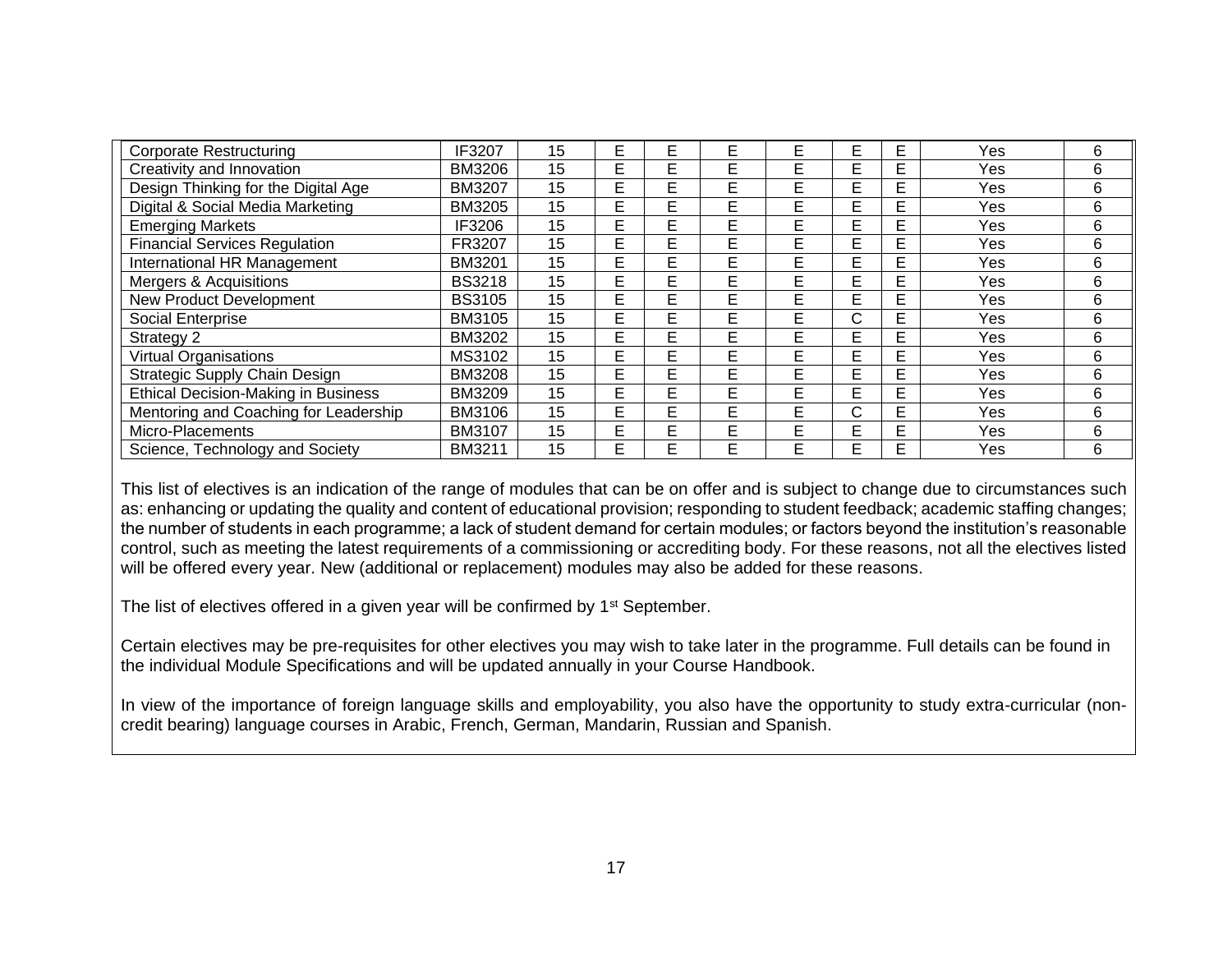# **TO WHAT KIND OF CAREER MIGHT I GO ON?**

The Business Management degree provides a sound basis for a career in business management, management consultancy, or in areas including finance, stockbroking, marketing and IT. Graduates of this degree are employed across a broad range of professions, and the course also provides a firm grounding for students setting out as entrepreneurs.

Graduates from the business management pathway acquire an appreciation of the range of functions and activities within an organisation and the interactions between them, which is particularly valuable if you are considering a consultancy role or an internal trouble-shooting role within a large organisation.

Graduates from the digital pathway can work for a large organisation, helping to identify and react to threats of technology-based disruptive innovation. You will also be in a position to launch a digital start-up or to introduce new products and services within existing businesses.

If you complete the international pathway you will be ideally placed to work for a multinational organisation, interacting with clients, suppliers, and collaborators from across the globe. You will gain an understanding of the demands associated with working in a global economy.

The finance pathway prepares you for a career on the financial side of any large or medium-sized business, where your combination of management skills and financial understanding will make you an invaluable asset. It will also be relevant if you are seeking a management role within the finance sector, where you can build on your combination of understanding management and knowledge of financial markets.

If the marketing pathway is your chosen route, you can expect to seek employment either with a specialist advertising/publicity business or within the marketing team of a large organisation. You will be able to apply a range of different marketing concepts and will understand the impact of the sales, marketing, and publicity functions on an organisation's strategy.

The social purpose pathway will prepare you for roles in the CSR departments of forprofit companies, social enterprises and 'for purpose' hybrid organisations, charities, non-profits and international NGOs.

If you would like more information on the Careers support available at City, please go to: [http://www.city.ac.uk/careers/for-students-and-recent-graduates.](http://www.city.ac.uk/careers/for-students-and-recent-graduates)

### **WHAT STUDY ABROAD OPTIONS ARE AVAILABLE?**

You can choose to study abroad for a full year or for one term. You can also choose to combine studying abroad with a period of work experience.

Your Study Abroad options are: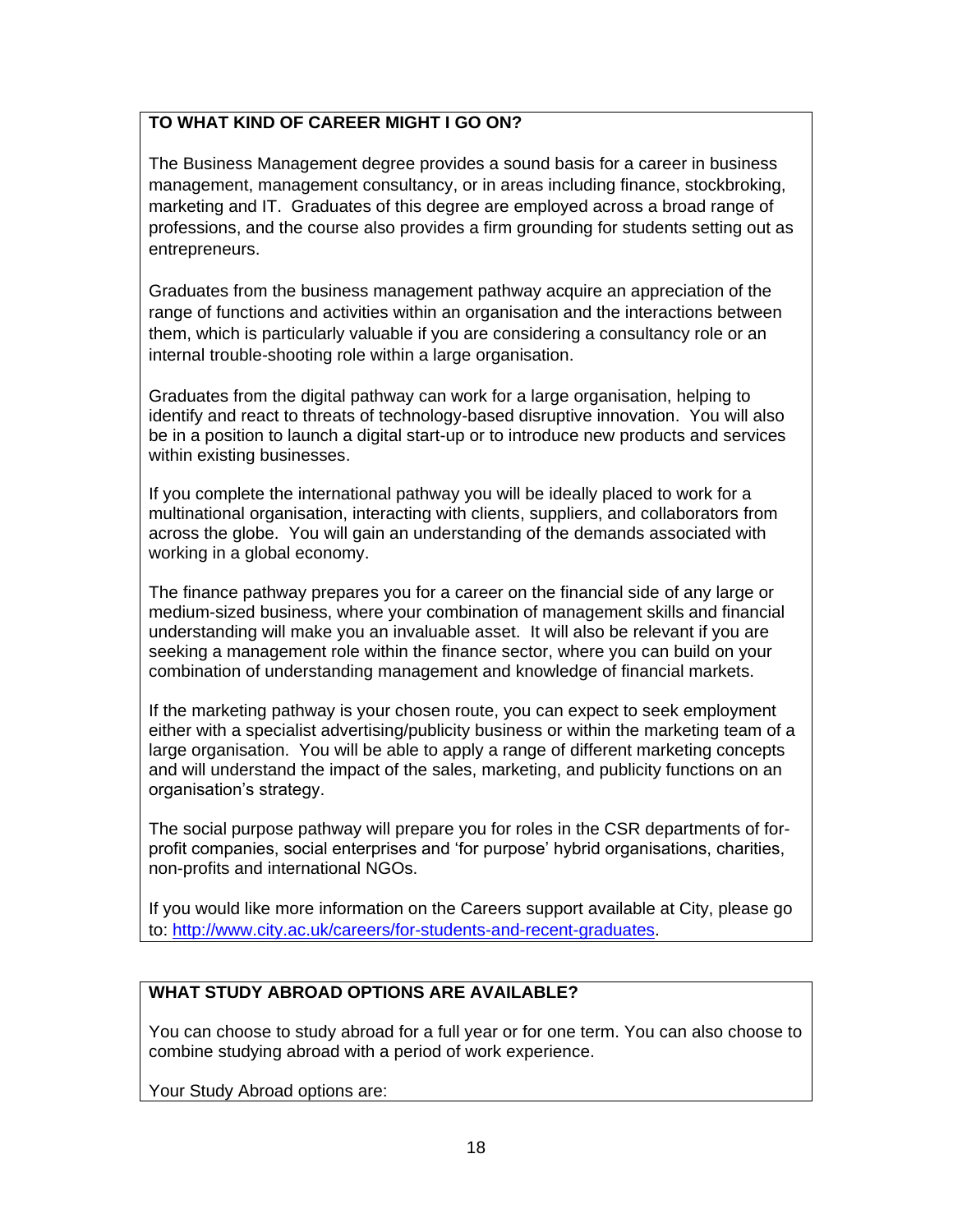### **1. Term Abroad:**

Programme Details: If you are accepted on this programme you will spend the 1<sup>st</sup> term of your 2<sup>nd</sup> year of study at one of our partner universities abroad. You will take equivalent  $2<sup>nd</sup>$  year modules in English at the overseas institution. You will then return to Bayes to complete the  $2^{nd}$  term of your  $2^{nd}$  year. Your term abroad will count for 60 credits towards your degree but not to your final award mark. If you take part in this programme you **are** permitted to also undertake a Placement Sandwich Year.

Eligibility criteria: You will be required to pass all year 1 assessments at first attempt and to achieve a minimum of 60% in each of your 1<sup>st</sup> year January examinations.

### **2. Sandwich Year Abroad:**

Programme Details: If you are accepted on this programme you will go abroad in between your  $2<sup>nd</sup>$  and final year of study. Your year abroad will not count for credit but, if you pass all your assessments abroad, you will receive a Study Abroad endorsement as a recognised part of your degree. Within this programme you can choose from the following options:

- **a.** *Full year studying abroad:* You will study business school modules at a partner university abroad (you can also opt to go to two different partner universities abroad in each term if you wish). You can choose to study entirely in English or take some modules in the language of the partner university if you possess the required language skills.
- *b. Half year studying abroad and half year undertaking a work internship abroad:* You will spend one term studying business school modules at a partner university abroad and the other term undertaking a self-organised work internship abroad. During the study abroad term you can choose to study entirely in English or take some modules in the language of the partner university if you possess the required language skills.

Eligibility Criteria: You will be required to pass your year 2 assessments at first attempt.

In order to complete your degree on the International pathway you will be required to undertake one of the schemes listed above.

Studying abroad enables you to improve your language skills and develop future business contacts, and provides you with an international outlook on business.

# **WHAT PLACEMENT OPPORTUNITIES ARE AVAILABLE?**

Professional Work Placement Option

Programme Details: The Professional Work Placement programme is a recognised part of your degree, which is endorsed on your final degree certificate. It is undertaken during your 3rd year, giving you the opportunity to add a valuable additional year to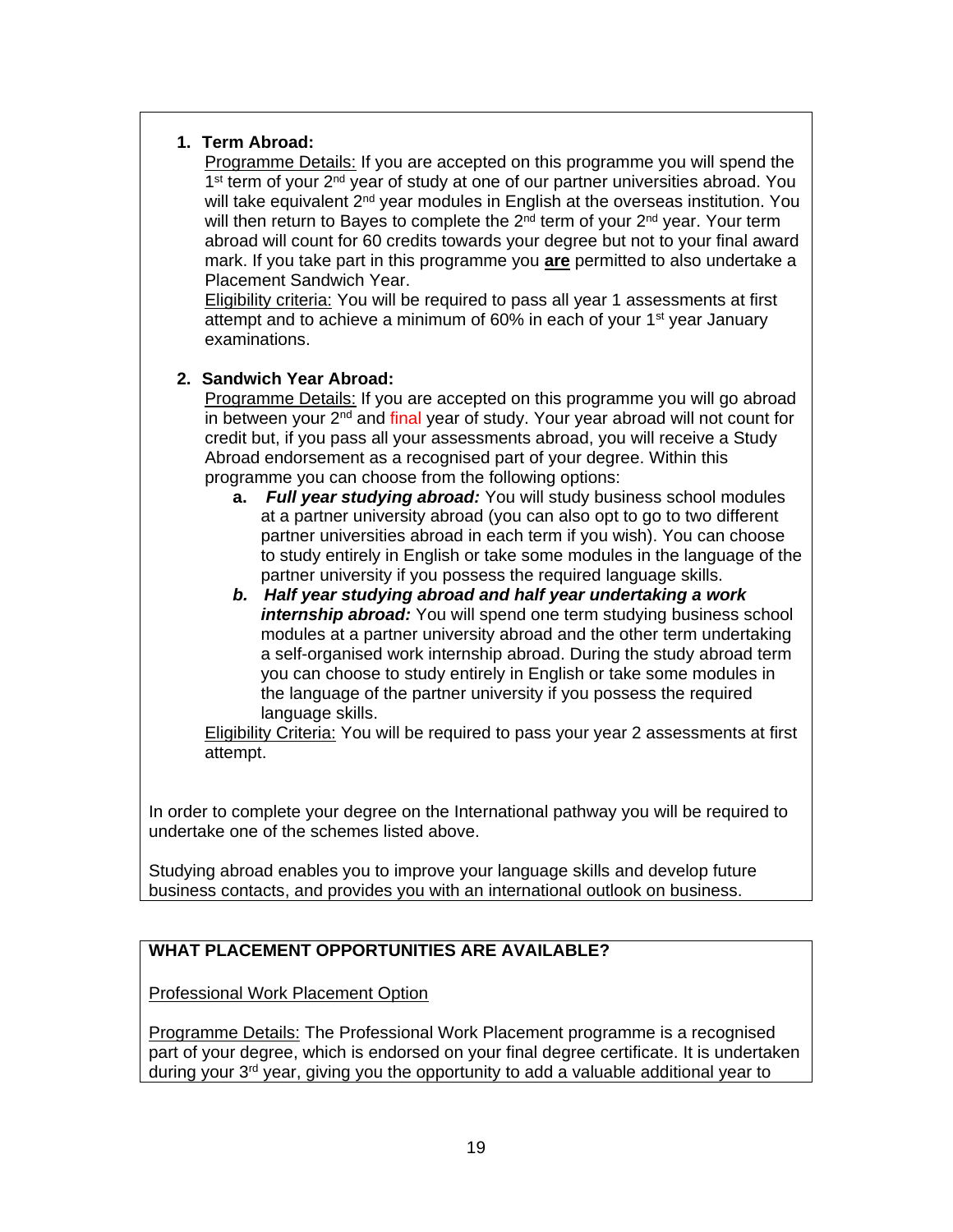your degree working for a professional organisation, either in the UK or abroad. You will then return to Bayes, after your Placement, to complete your final year.

The aims of the Professional Work Placement go beyond work experience. You will spend a period of 9 – 12 months within a professional working environment taking on real responsibilities whilst receiving a competitive salary. This option is intended to give you practical experience which can be related to the knowledge gained at University and is greatly valued by graduate employers. You also get the opportunity to explore the industry you would like to enter after graduation. You will develop key personal, transferable and professional skills, along with the added possibility of securing a graduate position on completing your placement.

Eligibility: You are required to pass all of your Year 2 assessments at the first attempt. However, students not meeting this requirement will be considered on a case by case basis.

Summer Internships:

Taken at the end of your  $2<sup>nd</sup>$  Year for a period of 4 – 12 weeks, this is a great opportunity to gain vocationally relevant work experience within a professional organisation. On completion of your internship you will receive a 'Certificate of Professional Experience'

Eligibility: No requirements

### **WILL I GET ANY PROFESSIONAL RECOGNITION?**

Our current professional accreditations will be re-applied for when module specifications

are signed off and sample assessments can be produced.

Please note that recognition of prior learning awards can change at any time in response

to qualification framework changes. Any changes will be communicated to you as soon

as they are confirmed.

### **HOW DO I ENTER THE PROGRAMME?**

For A-level students our standard offer is AAA-AAB.

In addition, GCSE Maths (grade B) and English Language (grade C) or equivalent are required for A Level students.

For International Baccalaureate students our standard offer is 36 points overall, with minimum 5 in each subject.

For BTEC students our standard offer is Distinction Distinction Distinction.